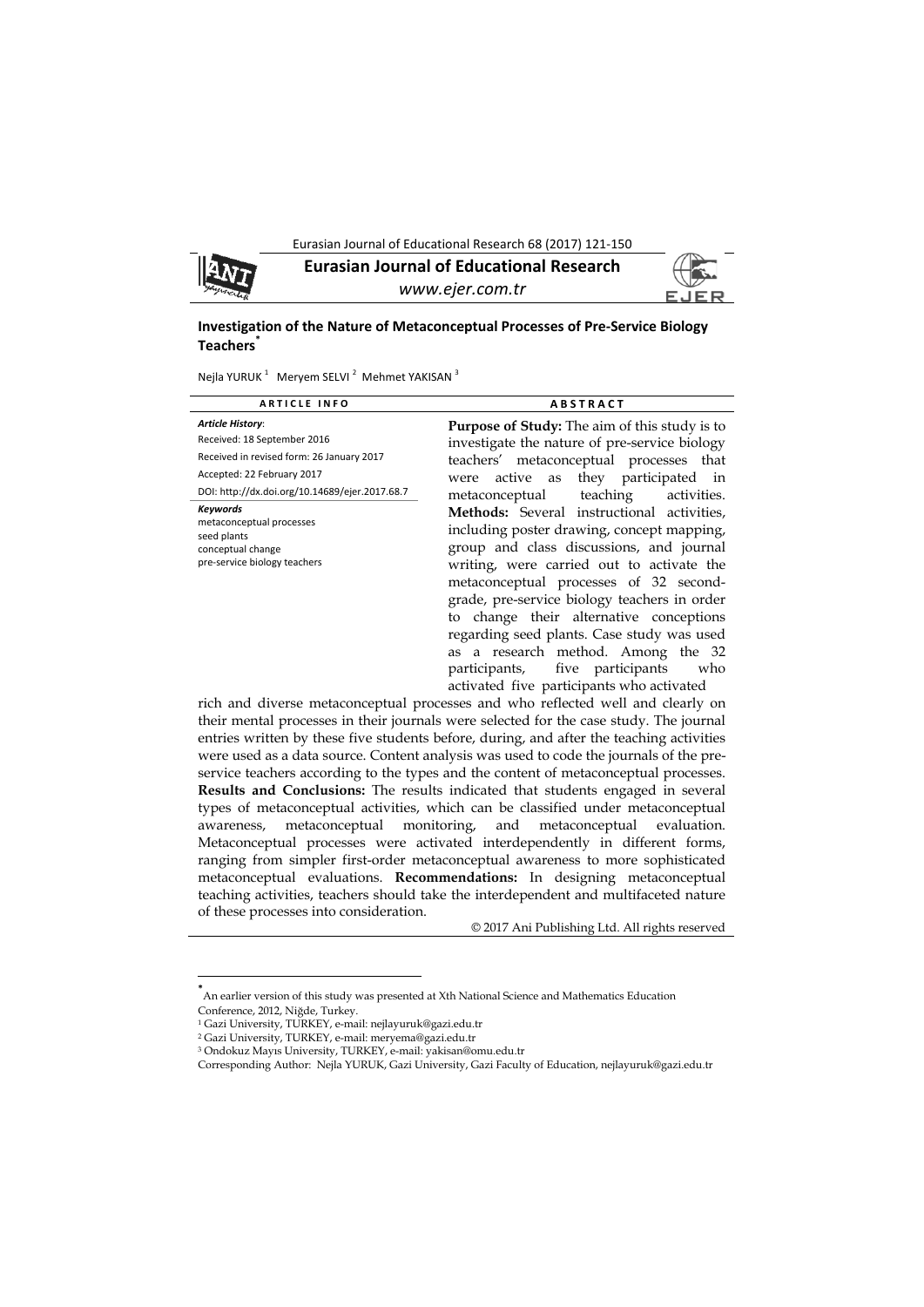# **Introduction**

Since it has been coined by Flavell (1979), a growing body of literature has highlighted the role that metacognition plays in student learning. The promising results of many studies that promote student learning through the facilitation of metacognition have attracted the attention of many researchers (Baird, 1986; Gunstone & Mitchell, 1998; Hennessey, 2003; White, 1988). Although metacognition has been one of the most prominent constructs studied in cognitive psychology, mathematics, and science education, it was described as a "fuzzy concept" due to its multidimensional nature (Flavell, 1981, p. 37). Nevertheless, various definitions of metacognition have been proposed in the literature. Flavell (1987) defined metacognition as "knowledge and cognition about cognitive objects, that is, about anything cognitive" (p. 21). Brown (1987, p. 66) emphasized the executive control processes described metacognition as "one's knowledge and control of own cognitive system." She described executive control processes as the operation of the mental processes by which individuals organise and monitor their own thinking. Hennessey (2003) underlined the importance of awareness by defining metacognition as one's inner awareness about one's learning process, such as what one knows or one's current cognitive state (Hennessey, 2003). Similarly, according to Kuhn and Dean (2004), metacognition refers to "awareness and management of one's own thought" (p. 270).

Although various researchers have provided different definitions of metacognition in the literature, three common aspects of metacognition are present throughout all the classifications: (a) knowledge about cognition, (b) control and regulation of cognitive activities, and (c) awareness of mental activities and content (concepts) (Saçkes & Trundle, 2016). These aspects have appealed to many researchers from such diverse areas as reading comprehension, problem solving, memory development, cognitive development, and intelligence (Campione, 1987). In recent years, one of the subject areas in which researchers have increasingly appreciated the importance of metacognition has been science education, specifically science concept learning.

#### *Metacognition and Conceptual Change*

The results of the studies that have focused on science concept learning have showed that students arrive at learning situations with existing conceptions that are different from the scientific conceptions (Caramazza, McCloskey, & Green, 1981; Driver & Easley, 1978; Driver & Erickson, 1983). Among the various terms that have been used to label these conceptions, "alternative conceptions" has become popular. The resistance of student alternative conceptions to change has been a significant problem in teaching and learning science. Numerous studies showed that students' difficulties in learning science stem from their preexisting conceptions about natural phenomena that are not consistent with scientifically accepted ones (Champagne, Gunstone, & Klopfer, 1985; West, Fensham, & Garrard, 1985). Recognition of the importance of student alternative conceptions has led researchers in the field of science education and cognitive psychology to search for theoretical frameworks to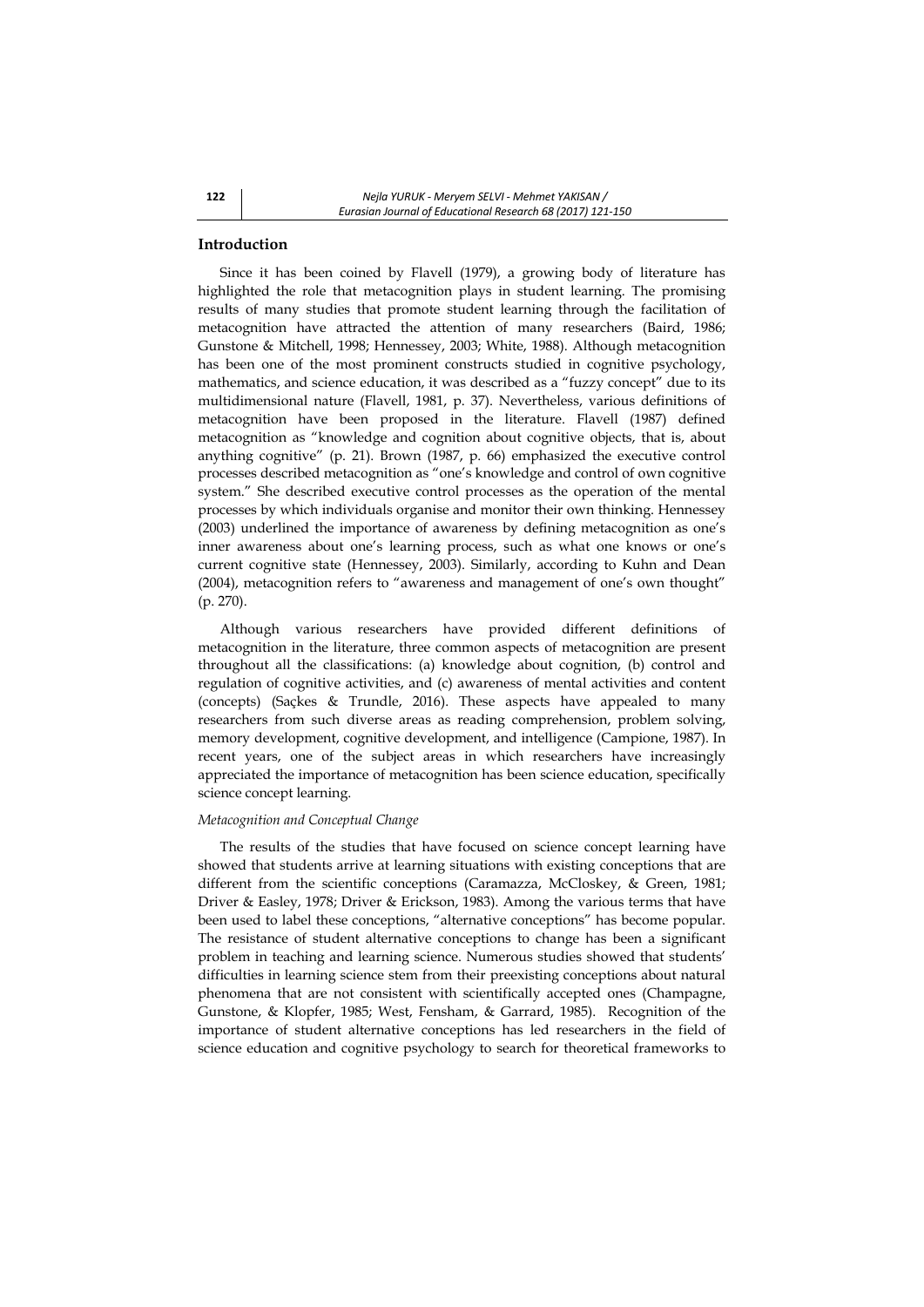explain how alternative conceptions develop and how learners restructure their existing conceptions. Drawing upon an analogy between the knowledge constructed in the scientific community and the concepts constructed in students' minds, Posner, Hewson, Gertzog, & Strike (1982) proposed the conceptual change model. This model emphasises learners' recognition of the limitations of their alternative conceptions. Learners should understand and find the new conceptions plausible and fruitful to change their alternative conceptions with scientific conception. Several researchers who work in cognitive psychology have highlighted the importance of learners' ontological and epistemological presuppositions in the development of alternative conceptions (Chi, Slotta, & Leeuw, 1994; Vosniadou, 1994). diSessa (1993) pointed out that learners' use of p-prims which are context-dependent, selfexplanatory knowledge pieces used to explain a phenomenon. According to this view, student conceptions were considered to be fragmented rather than cohesive or theory-like.

Although there are some differences in the views of these researchers about the nature of student conceptions, they did not consider conceptual change as a simple replacement of the previous conceptions with new ones. Rather, conceptual change was regarded a complicated process that involves a major multifaceted restructuring of the mental structure and its underlying elements. This restructuring is more likely to occur and be efficient if learners become aware of their existing conceptions and elements of their cognitive structure, compare and contrast existing and new scientific ideas, and notice the limitations of existing ideas (Yuruk, 2005). The nature of these processes has led researchers to focus on metacognitive processes that are acting on learner conceptions.

The intentional conceptual change perspective, which is relatively a more recent model of conceptual change, advocated for a "warmer" perspective of conceptual change (Sinatra & Pintrich, 2003). Researchers who have adopted this perspective argued that, along with the cognitive factors, conceptual change depends also on learners' metacognitive, motivational, and affective processes. (Sinatra & Pintrich, 2003). Luque (2003**)** highlighted the importance of metacognition in conceptual change by suggesting that learners must be aware of the need for the change, be able to know what to change, and be able to regulate their change processes using cognitive and metacognitive strategies. The interest of researchers in metacognition has been triggered by the convincing results of several studies that have focused on the role of metacognition in conceptual change. These studies showed that metacognition may play a crucial role in conceptual change in different ways. By engaging in metacognitive processes, learners recognise the inconsistencies between their alternative ideas and scientific concepts (Pintrich et al., 1993; Thorley, 1990; Vosniadou, 1994, 2007; Yuruk, 2007; Yuruk, Beeth & Anderson, 2009). This helps students to monitor changes in their understanding throughout instruction (Mason & Boscolo, 2000; Yuruk, 2007) and promotes a more coherent and durable conceptual understanding (Georghiades, 2000, 2004; Trundle et al., 2007; Yuruk et al., 2009; Yuruk & Eroğlu, 2016).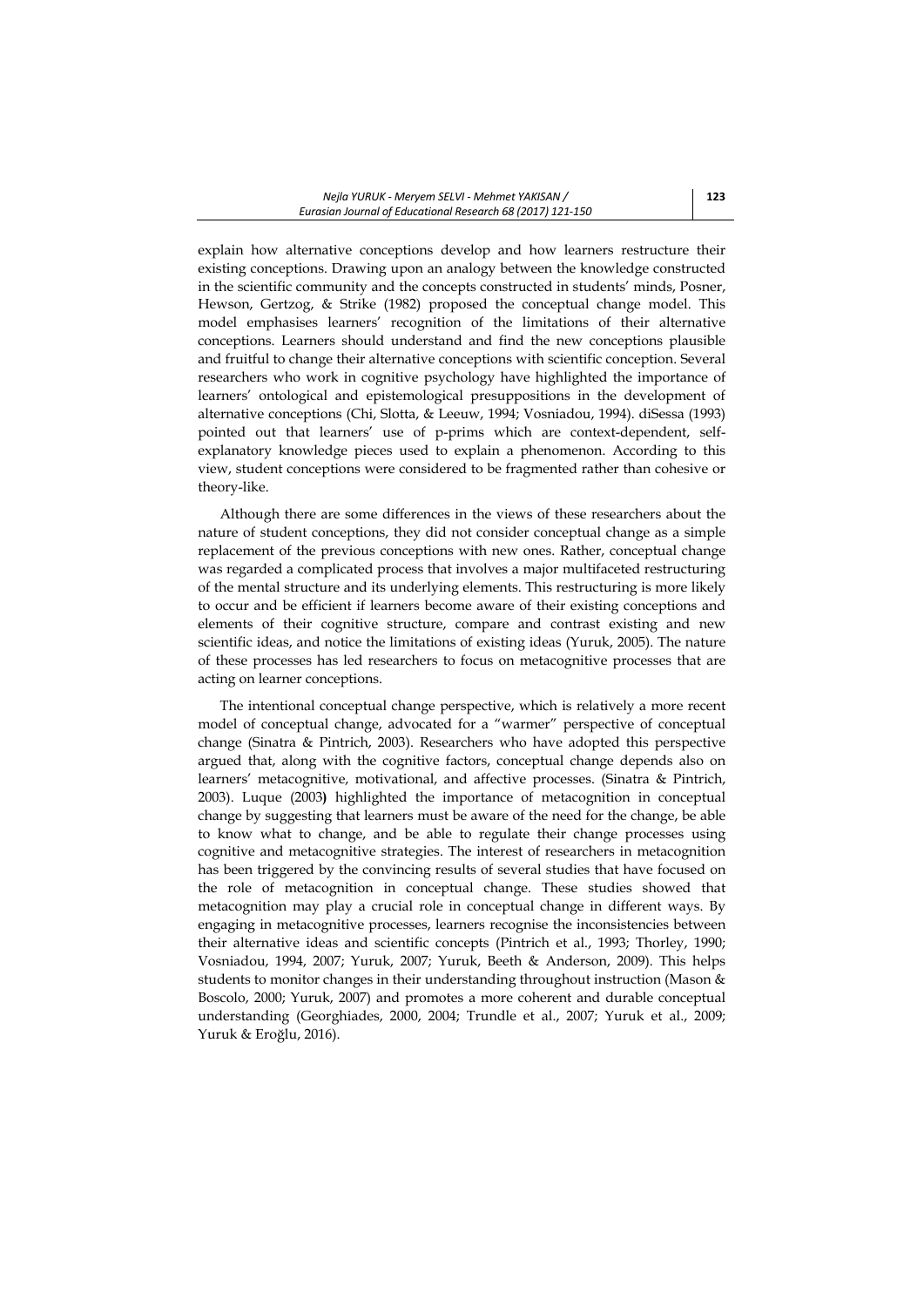### *Metaconceptual Processes*

The term "metacognition" has been used as an umbrella term that includes various types of knowledge and processes, some of which are not directly related to concept learning. Researchers who have investigated the role of metacognition in conceptual change generally prefer to use the term "metaconceptual" instead of "metacognition" to denote the second-order processes that are directly related to conceptual learning (Delgado, 2015; Kirbulut, Uzuntiryaki-Kondakcı, & Beeth, 2016; Saçkes & Trundle, 2016; Thorley, 1990; Vosniadou, 2003; Yuruk, 2005; Yuruk et al., 2009). Thorley (1990) defined the term "metaconceptual" as the kind of awareness that allows learners to reflect on the content of their conceptions.

In an effort to categorize the types of processes under the heading of metaconceptual processes, Yuruk (2005) proposed three types of metaconceptual processes: (1) metaconceptual awareness, (2) metaconceptual monitoring and (3) metaconceptual evaluation. Yuruk (2005) described metaconceptual awareness as "a process in which the learner explicitly refers to her/his personal stock of information including current or past ideas regarding a concept, presuppositions, experiences, and contextual differences" (p. 157). She differentiated two types of metaconceptual awareness: first-order and second-order metaconceptual awareness. First-order metaconceptual awareness is a process in which learners explicitly recognise stored or dynamically-generated ideas or the elements of their conceptual ecology. For example, if a learner states that s/he believes that force is something that can be transferred from one object to another in response to a question regarding force, s/he explicitly recognises her or his current mental representation about force concepts. Second–order metaconceptual awareness refers to learners' awareness of their ideas and the elements of conceptual ecology that they previously had in their minds. For example, if a learner states that s/he thought that a flower was a colourful part of a plant during a group discussion about flower concepts a week ago, s/he is referring to the idea that s/he had a week ago.

Yuruk (2005) defined metaconceptual monitoring as the "online" and "in the moment" processes "that generate information about an ongoing cognitive activity, thinking process, or one's present cognitive state" (p. 160). Unlike the metaconceptual awareness, metaconceptual monitoring involves learners' monitoring their cognitive state with respect to new conceptions. There are five types of processes under the heading of metaconceptual monitoring: monitoring understanding of an idea, monitoring information coming from other people or sources, monitoring the consistency between existing ideas and new information, monitoring existing ideas, and new experiences and monitoring changes in ideas.

Metaconceptual evaluation involves learners' judgmental decisions about competing ideas. In doing this, they provide justifications for their ideas. They may compare and contrast the plausibility and usefulness of competing ideas, or they may choose one idea among several alternatives and provide justifications for the validity of the chosen idea as they engage in metaconceptual evaluation (Yuruk, 2005).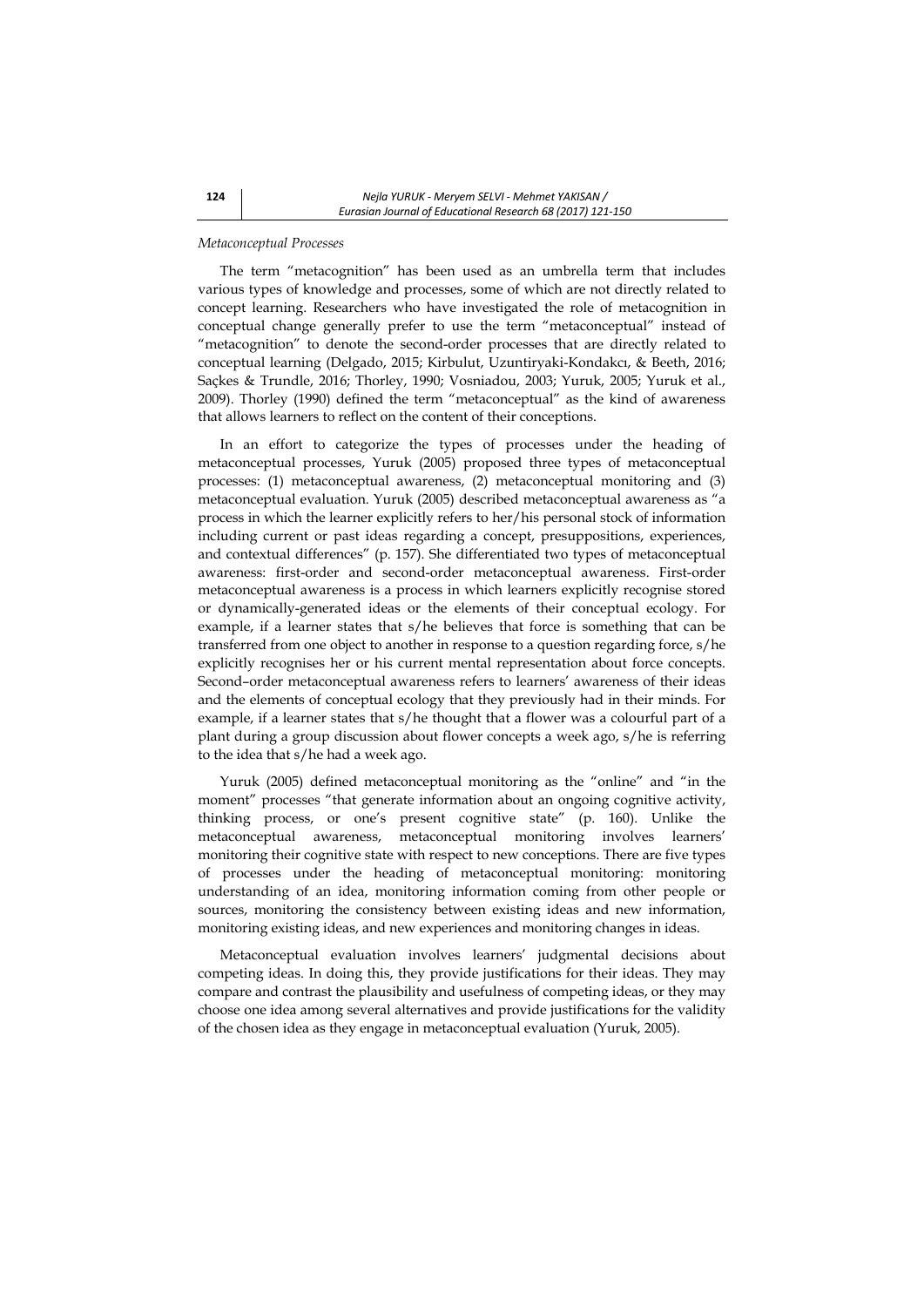Yuruk (2005) argued that metaconceptual processes are multi-faceted and interdependent and occur at various levels of complexity. She warned that, depending on the nature of the instructional environment, students' cognitive structure and content area may cause different metaconceptual processes to occur, or distinct characteristics of them might be observed. Metaconceptual processes carry sophisticated, higher-order thinking processes that are difficult to engage by learners in traditional learning environments. In this study, metaconceptual teaching interventions that aim to facilitate pre-service biology teachers' engagement in metaconceptual processes were implemented. The aim of this study was to explore the nature of the metaconceptual processes that were activated throughout these metaconceptual teaching interventions. A closer look at the nature of metaconceptual processes is crucial for a better understanding of how to facilitate and improve metaconceptual processes in learning environments.

### **Method**

#### *Research Design*

In this study, a case study design which is one of the qualitative research methods was employed in order to determine the nature of pre-service teachers' metaconceptual activities throughout the metaconceptual teaching interventions. The case study is used in situations in which multiple evidence or data sources are used. It is also used as a method to examine a phenemenon or an event in-depth and when researchers are interested in understanding the "process" (Merriam, 1998, p. 33). This study employed the embedded case study design for which the unit of the analysis was five pre-service biology teachers. In this study, in order to activate the preservice teachers' metaconceptual processes as explained above, several instructional activities, namely metaconceptual teaching activities were implemented for a period of 10 weeks. Journal entries that students wrote throughout the metaconceptual teaching activities were used as the data source for this case study.

#### *Participants of the Study*

Thirty-two pre-service biology teachers who were enrolled in the department of biology education of a state university were involved in metaconceptual teaching interventions. These students were in their second year of the program and had not taken any undergraduate level courses specifically related to seed plants. However, they had taken general botany, cryptogam courses, and related laboratory courses. The class was scheduled to meet once a week for seed plants laboratory. Intensity sampling (Patton, 1990) was used to identify the participants for case study. An intensity sample involves the selection of information-rich cases that intensely manifest the phenomenon of interest. Five students were selected among the 32 participants who activated rich and diverse metaconceptual processes throughout the instructional activities and reflected on their mental processes well in their journals. In the entire class, the number of female students was much higher compared to the number of male students. During the instructional interventions, there were group activities. An effort was made to select the participants among the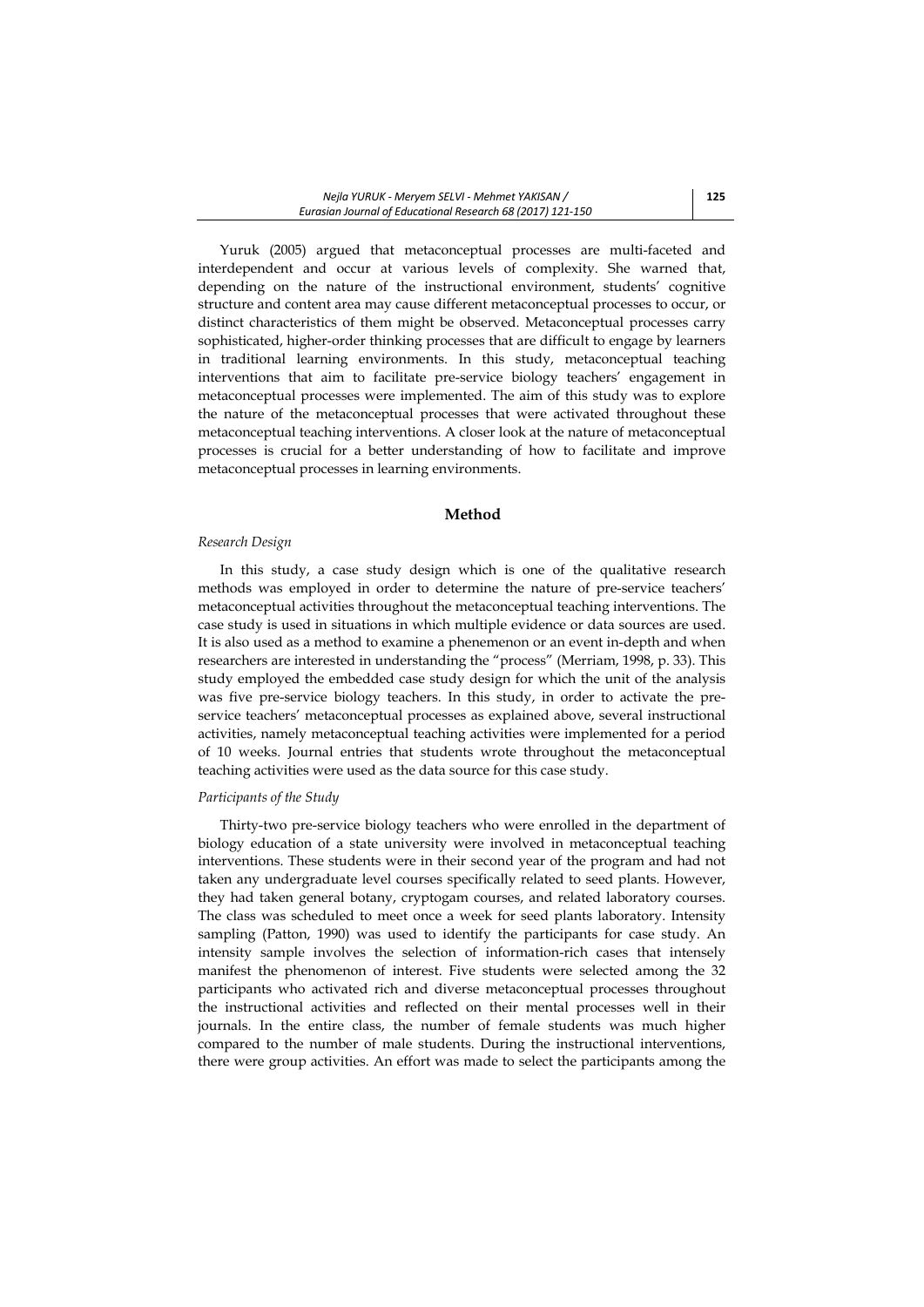students who work in different groups. Two participants worked in the same group and the other three students worked in separate groups. Four out of the five students were female and one student was male.

#### *Metaconceptual Teaching Activities*

In this study, in order to examine the nature of students' metaconceptual processes, several instructional activities were used to facilitate their engagement in the targeted metaconceptual processes. These instructional activities consisted of an amalgamation of various types of activities including poster drawings, journal writing, concept mapping, and class and group discussions. These activities were implemented in a ten-week period in the seed plant laboratory. These activities were not implemented independently in a specific order. Class discussions were carried out usually after activities that were executed as a group, including poster drawings and group discussions. Pre-service teachers were requested to write journals before and after poster drawings, after drawing concept maps, following the group/class discussions and after the teacher introduced the scientific phenomena. Therefore, journal entries written by the pre-service teachers highly reflected the richness and the diversity of metaconceptual processes that they activated during the metaconceptual activities. The metaconceptual teaching interventions used in this study are described below.

*Poster production.* Poster drawing was used to facilitate pre-service teachers' engagement in metaconceptual awareness and metaconceptual monitoring. Posters about flowering and seed plants, fruits, and seeds were prepared in groups of four people. Towards the end of the teaching activities, the posters prepared by the students during the early stages of instruction were given back to them. Students were asked if they wanted to make any changes in the previously prepared posters. Examples of the prompts for the poster drawing activity are provided below.

Prepare a poster reflecting what you know about flowering and seed plants with your group. Your poster may include elements below.

- Definitions (flowering plants and non-flowering plant, seed plants, and nonseed plants, flower, seed)
- Examples (give examples of flowering plants and non-flowering plants, seed plants and non-seed plants)
- Figures, relating diagrams and concept maps
- Function (basic functions of flowers)
- Give examples of the plants that you have difficulty categorising under flowering and seed plants.
- Discuss your ideas and reasoning before preparing your poster whose content was provided above with your group members. Present your posters with your group members to your classmates.

*Concept mapping.* Concept maps were used in order for the pre-service teachers to determine the relationships between the different conceptions and the differences about flowering plants and seed plants. As in the poster drawing activity, in order to make students monitor the changes in their ideas, the concept maps prepared by the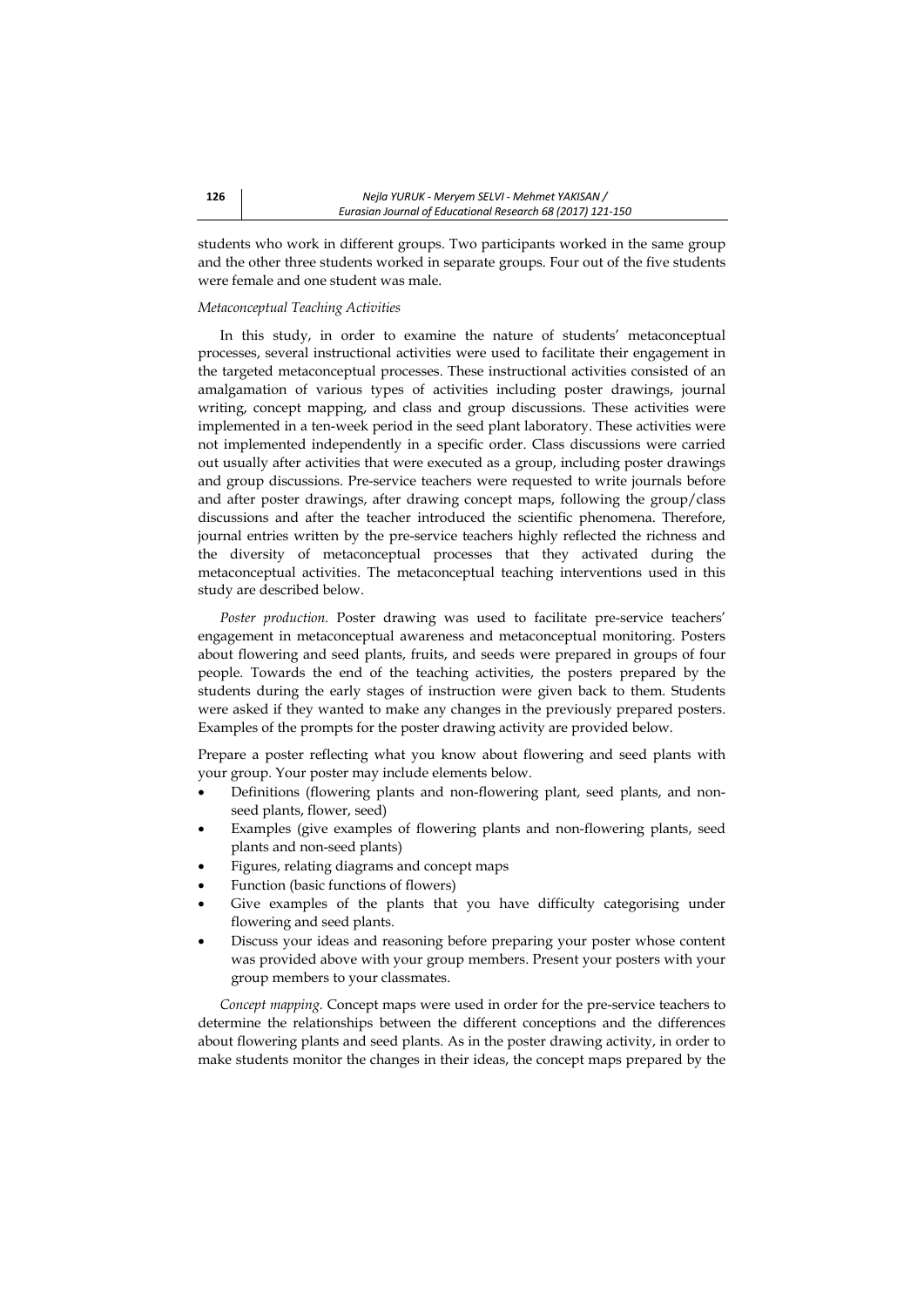students were given back to them and they were asked to think about the changes they wanted to make in their concept maps. The prompts used for the concept mapping activity are presented below.

Associate the concepts given below by drawing a concept map. You can draw the concept map in your journal.

- Plant, flowering plant, non-flowering plant, seed plant, flower, seed, fruit, leaf, reproduction organs.
- Draw a relationship between the words given above and other words that have come to your mind by creating a concept map.
- Put the examples given below into suitable places in the concept map.
- Populus, fern, pine, onion, nut, apple tree, rose plant, parsley, cabbage, carrot, wheat, willow, lettuce, banana, grass.

After creating your concept map, pair up with one of your classmates and explain your concept maps to each other. Discuss the similar and different aspects between your concept maps.

*Journal writing.* Journal writing aims to encourage pre-service teachers to refer to their existing conceptions, monitor their understanding and the differences in different views, judge the validity of competing ideas, recognise the limitations of their views, look for consistency among their initial and current ideas across different contexts, and monitor the changes in their ideas that emerged throughout the metaconceptual teaching activities. These aspects of the journal entries encourage participants to cover most of the targeted metaconceptual processes. Pre-service teachers were requested to write journal entries nine times during the instructional activities. Below are some examples of the journal prompts used in this study.

You discussed your initial ideas about fruits and seeds while you were preparing your posters. Write about the following issues in your journal.

During your discussion,

1. Did you notice any differences between your ideas and other group mates' ideas?

2. In what ways were their ideas different from yours?

3. Which idea is more attractive to you? Why?

4. Have you changed any of your initial ideas during your group discussions? If yes, why do you think your current ideas are better than your initial ideas?

5. Have you noticed any subjects that you did not know before?

6. Were there any examples that you had difficulty categorising as fruits or seeds?

7. Are there any concepts that are still not clear in your mind about the subjects that were discussed?

*Classroom and group discussions.* The classroom and group discussions aimed to share the opinions held by the members of the class about flowering plants.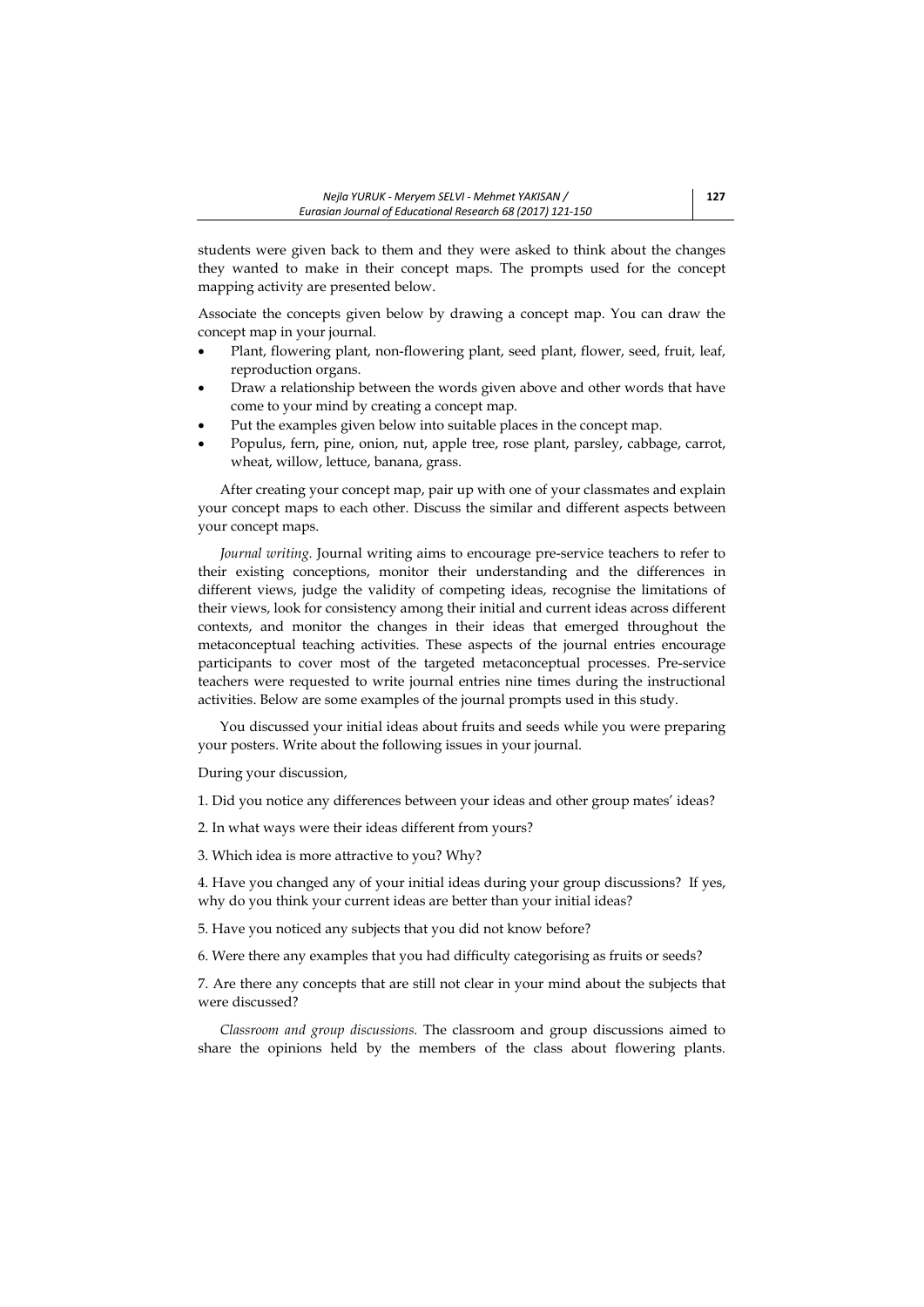Classroom discussions were generally executed after the poster drawing, concept mapping, and group discussions. During the classroom discussions, the instructor did not define the scientifically acceptable concepts until there were no other things to be expressed by the students about the targeted concepts.

#### *Data Source and Data Analysis*

During the instructional interventions, the journal writing activity was used in combination with other instructional activities. Since the pre-service teachers' journal entries highly reflected their cognitive and metaconceptual processes throughout the various instructional activities, they were used as a data source to identify the types and the nature of students' metaconceptual processes. Journals from all students were examined first individually by each researcher. Then, three researchers came together to discuss the richness and variety of the metaconceptual processes found in the journals. Among all the journals, five pre-service teachers' journals were selected as a data source. These journals were chosen due to the clarity of the students' ideas or mental processes, and the richness of the diverse types of metaconceptual processes. To differentiate among various types of metaconceptual processes, content analysis was used to code the pre-service teachers' journals according to the types and the content of metaconceptual processes. Data analysis focused on seeking confirmation concerning each of the five pre-service teachers' engagement in several types of metaconceptual processes. Researchers examined the data to find segments that exemplified each category of the metaconceptual processes. When a segment included the characteristics of more than one type of metaconceptual process, that segment was placed in more than one category. During the data analysis, the data segments were assigned to codes through a consensus among the three researchers. Tables were generated by using the data segments that were coded into different metaconceptual activities. These tables included only the data segments that best represented each type of metaconceptual process rather than all data segment of five participants. Moreover, they were selected to be included in the tables so as they demonstrated a diversity of metaconceptual processes in different topics. The data segments of all the participants were not included in the tables because the aim of this study was not to examine all the metaconceptual processes activated by each participant, but rather to identify the structure and the nature of the metaconceptual processes that became explicit throughout the instructional activities. To ensure the trustworthiness of the findings of the study, strategies such as prolonged engagement, peer debriefing, and thick descriptions were used. All the researchers were present in the research setting for about 10 weeks during the implementation of the study. Researchers regularly congregated to discuss the coded data segments. Thick descriptions of the experiences, context of the research site, and the instructional activities performed in classroom were provided.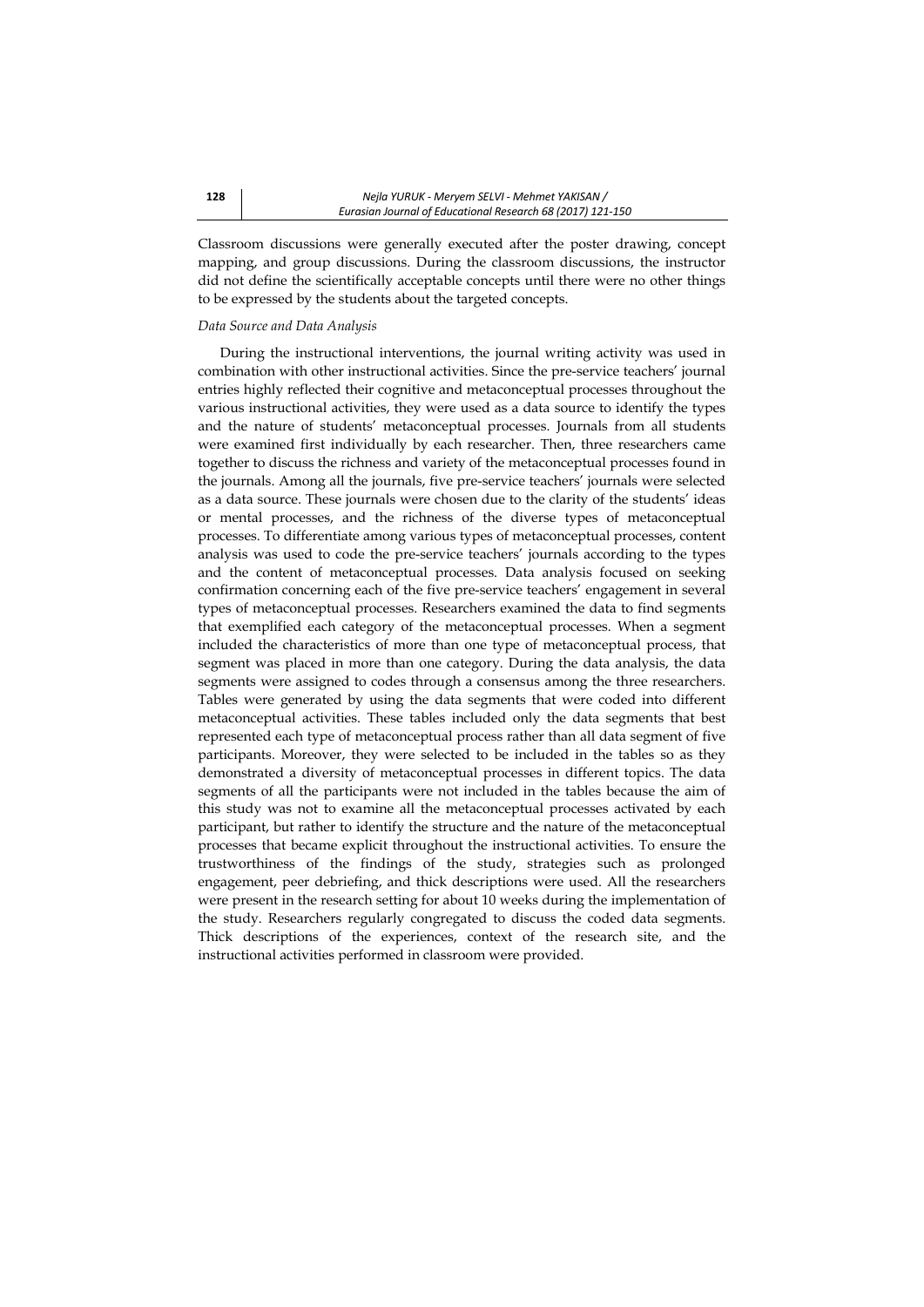# **Results**

Data collected from five pre-service biology teachers were used to explain the nature of each type of metaconceptual process by providing exemplary excerpts taken from their journals. Each type of metaconceptual process was described by providing examples from all content areas covered by the designed instructional activities (e.g. flowering plant, seed plant, and non-seed plant; flower, single and composite flower; seed, fruit, single and compound fruit; monocotyledon, and dicotyledon plants). Examples for each of the categories used by students are provided below. The nature of each type of metaconceptual process is explained by using the examples given in the tables.

#### *Metaconceptual Awareness*

Yuruk (2005) stated that there are two types of metaconceptual awareness: (a) first-order metaconceptual awareness, and (b) second-order metaconceptual awareness. The data collected from five participants included indications that these two types of metaconceptual awareness were activated throughout the instructional interventions.

#### *A. First-Order Metaconceptual Awareness*

Excerpts that provided evidence for students' engagement in first-order metaconceptual awareness are exemplified in Tables 1, 2, and 3.

Sample journal entries for student engagement in first-order metaconceptual awareness of mental models and ideas/conceptions are provided in Table 1.

## **Table 1.**

| First-Order Metaconceptual Awareness of Mental Models and Ideas/Conceptions |
|-----------------------------------------------------------------------------|
|                                                                             |
|                                                                             |

| Topics                                      | Related Data Segments                                                                                                                                                                                                                                                                                                                                                                                                                                                                              |
|---------------------------------------------|----------------------------------------------------------------------------------------------------------------------------------------------------------------------------------------------------------------------------------------------------------------------------------------------------------------------------------------------------------------------------------------------------------------------------------------------------------------------------------------------------|
| Seed and<br>flowering plants<br>conceptions | Student N: Flowering plants mean that a plant that has colourful<br>leaves.                                                                                                                                                                                                                                                                                                                                                                                                                        |
|                                             | Student E: All flowering plants are seed plants and all non-<br>flowering plants are non-seed plants at the same time. As examples<br>for flowering plants, cherry and apricot, for non-flowering plants,<br>we can give willow. Cherry and apricot are flowering plants, they<br>blossom and from the seed form cherry and apricot and grow again.<br>For non-flowering plant, willow is given as an example because the<br>leaf differentiates and doesn't form a colourful thing like a flower. |
| Simple and<br>compound<br>flower            | Student E: The first thing coming to my mind when simple and<br>compound flower conceptions are mentioned is stamen/anther and<br>pistil. If it has only one of these, it is a simple flower, if it has both of<br>them, it is a compound flower.                                                                                                                                                                                                                                                  |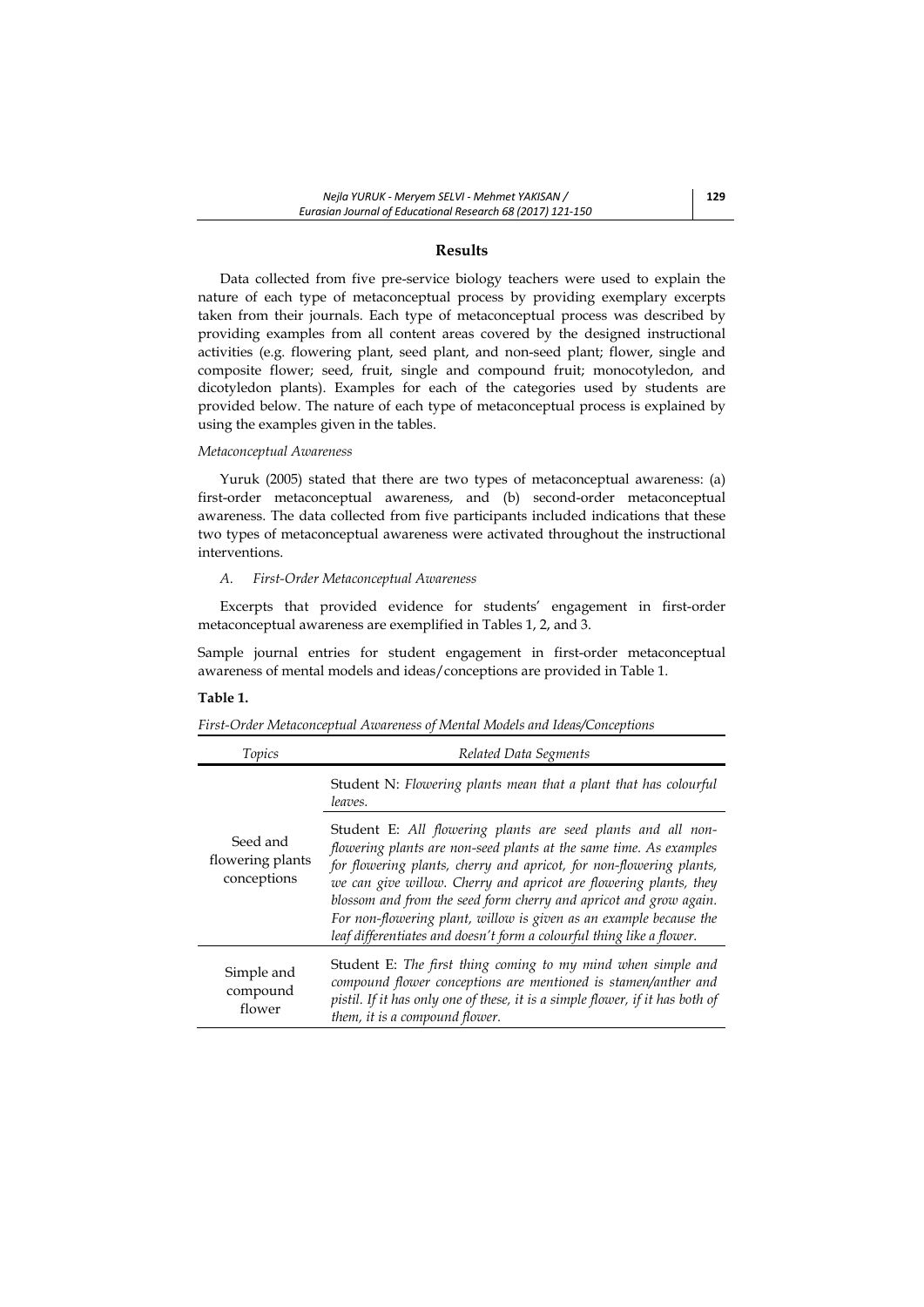| Table 1 continued              |                                                                                                                                                                                                                                                                                                                                                                                                                                                   |
|--------------------------------|---------------------------------------------------------------------------------------------------------------------------------------------------------------------------------------------------------------------------------------------------------------------------------------------------------------------------------------------------------------------------------------------------------------------------------------------------|
| Topics                         | Related Data Segments                                                                                                                                                                                                                                                                                                                                                                                                                             |
|                                | Student C: Simple fruit: Since fruit grows from the development of the<br>ovary, simple conception shows that it grows from only one ovary. E.g.:<br>apricot                                                                                                                                                                                                                                                                                      |
| Simple and                     | Compound fruit: It occurs from more than one ovary. E.g.: strawberry                                                                                                                                                                                                                                                                                                                                                                              |
| compound fruit                 | Student I: Simple and compound flowers can be like simple and<br>compound fruit. For example, blackberry is a compound fruit. So, its<br>flower is also compound. A plum is a simple fruit. Its flower is also<br>simple, because the flower produces the fruit.                                                                                                                                                                                  |
| Fruit and seed                 | Student C: Vegetable is a vegetable if the leaf is the part which is eaten.<br>If the part that is eaten is juicy and abundantly nutrient, it is fruit.                                                                                                                                                                                                                                                                                           |
|                                | We can give lettuce, cabbage as examples for vegetables. As examples<br>for the fruit, we can give peach, banana.                                                                                                                                                                                                                                                                                                                                 |
| Gymnosperms<br>and angiosperms | Student E: Seed plants are categorised into two groups as<br>gymnosperms and angiosperms. When gymnosperms are mentioned,<br>pine comes to mind at first. When gymnosperm plants are mentioned, I<br>think of the falling of the seed formed with the opening of the fruit<br>naturally. In angiosperms, it is the fact that fruit and the seed are in<br>the same place, meaning that the seed is covered by the fruit. For<br>example, apricot. |
|                                | Student N: If the seed is in an open place and can be affected by the<br>environment directly, this plant's seeds are also in an open position and<br>it is called a gymnosperm plant. If the seed is covered by an external<br>membrane and it is not affected by the outer effects, this plant's seed is<br>an angiosperm and the plant is an angiosperm plant.                                                                                 |

 The data segments coded as first-order metaconceptual awareness show that students were aware of their different ideas that they had about the differences between flowering and non-flowering plants, simple and compound flowers, simple and compound fruits, fruit concepts, and the differences between gymnosperms and angiosperms. The parts of student journal entries given in Table 1 demonstrate that students were able to explicitly state their conceptions in different content areas. For example, student E was able to state her idea that a non-flowering plant does not have colourful leaves. She gave a willow as an example for the non-flowering plants due to the absence of colourful leaves, and she categorised cherries and apricots as flowering plants due to their blossoms; however, scientifically, a flowering plant does not necessarily have colourful leaves. It is understood that she referred to her past experience about the blossoming of apricot and cherry trees, and that of willow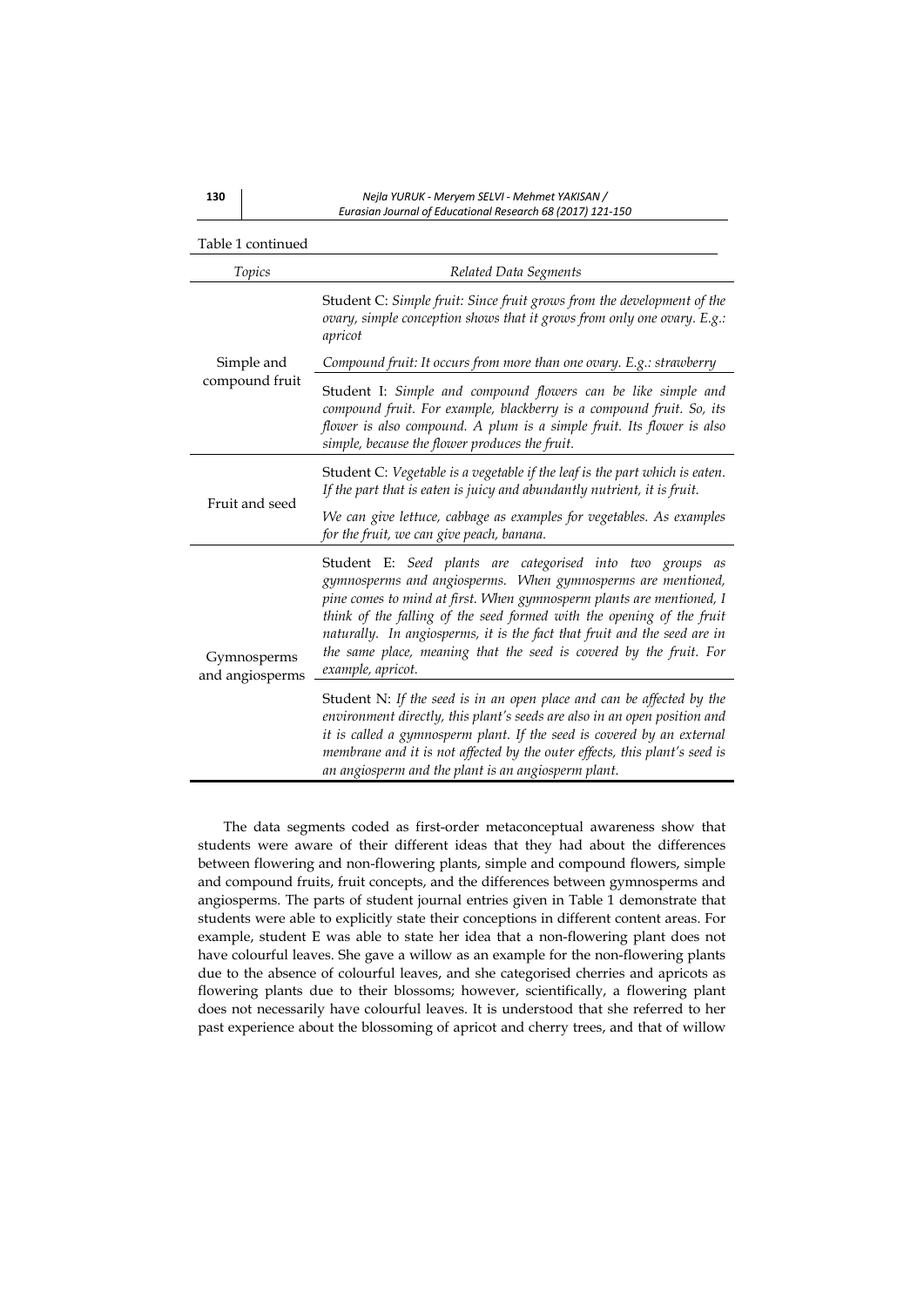trees not having apparent colourful leaves. Her journal entry indicated that she was aware of the criteria that she used to categorise flowering and non-flowering plants.

Student E devised a categorisation between flowering and non-flowering plants based on the colourful leaves. She also formulated a categorisation between simple and compound flowers based on the number of the types of reproductive organs. It is evident that she became aware of her categorisation criteria that simple flowers have only one of the reproductive organs and compound flowers have both of the female and male reproductive organs.

Although a fruit that develops from a compound flower may be a compound fruit or a simple fruit, student C made a generalisation about compound fruits. She explicitly stated that a simple fruit develops from a single ovary, and a compound flower develops from more than one ovary. She gave strawberries as an example for a compound fruit, although it is an aggregate fruit.

Although there is no scientific definition for vegetable according to the scientific community in the content area of seed plants, the journal entry provided by student C demonstrates that she had a conceptual category in her mind about vegetables. Based on her experience in her daily life, she differentiated vegetables and fruits. She categorised vegetables and fruits based on the characteristics of the part of the plant that is eaten. According to her, if the part of the plant that is eaten is a leaf, it is vegetable, such as lettuce and cabbage. She described fruit as the "*juicy and abundantly nutrient*" part of the plant, such as peaches and bananas. The excerpt taken from her journal entry shows that she was able to make her idea explicit about a scenically, non-existent category of a concept based on her experience from the daily use of this concept in the spoken language.

The journal entries provided above show that students referred to their alternative conceptions. There were also students who explicitly explained partially scientifically acceptable ideas. One of them was student N. She defined angiosperm plants as the plant whose seed is covered by "*an external membrane and it is not affected by the outer effects"*, while she described gymnosperm plants as the plant whose "*seed is in an open place and can get affected by the environment directly.*"

Another type of first-order metaconceptual awareness that was activated throughout the instructional intervention was awareness of what you do not know. Excerpts from students' journal entries that exemplify their engagement in first-order metaconceptual awareness of mental models and ideas/conceptions are provided in Table 2.

As seen in Table 2, Student M learnt that forming a flower was a kind of leaf metamorphosis. She was aware that she did not know the steps of this metamorphosis. She drew an analogy between frog metamorphosis and leaf metamorphosis. Due to this analogy, she could not construct a mental representation of leaf metamorphosis. It is understood that she thought leaf metamorphosis was a gradual process that took place whenever a plant blossoms. It is evident that the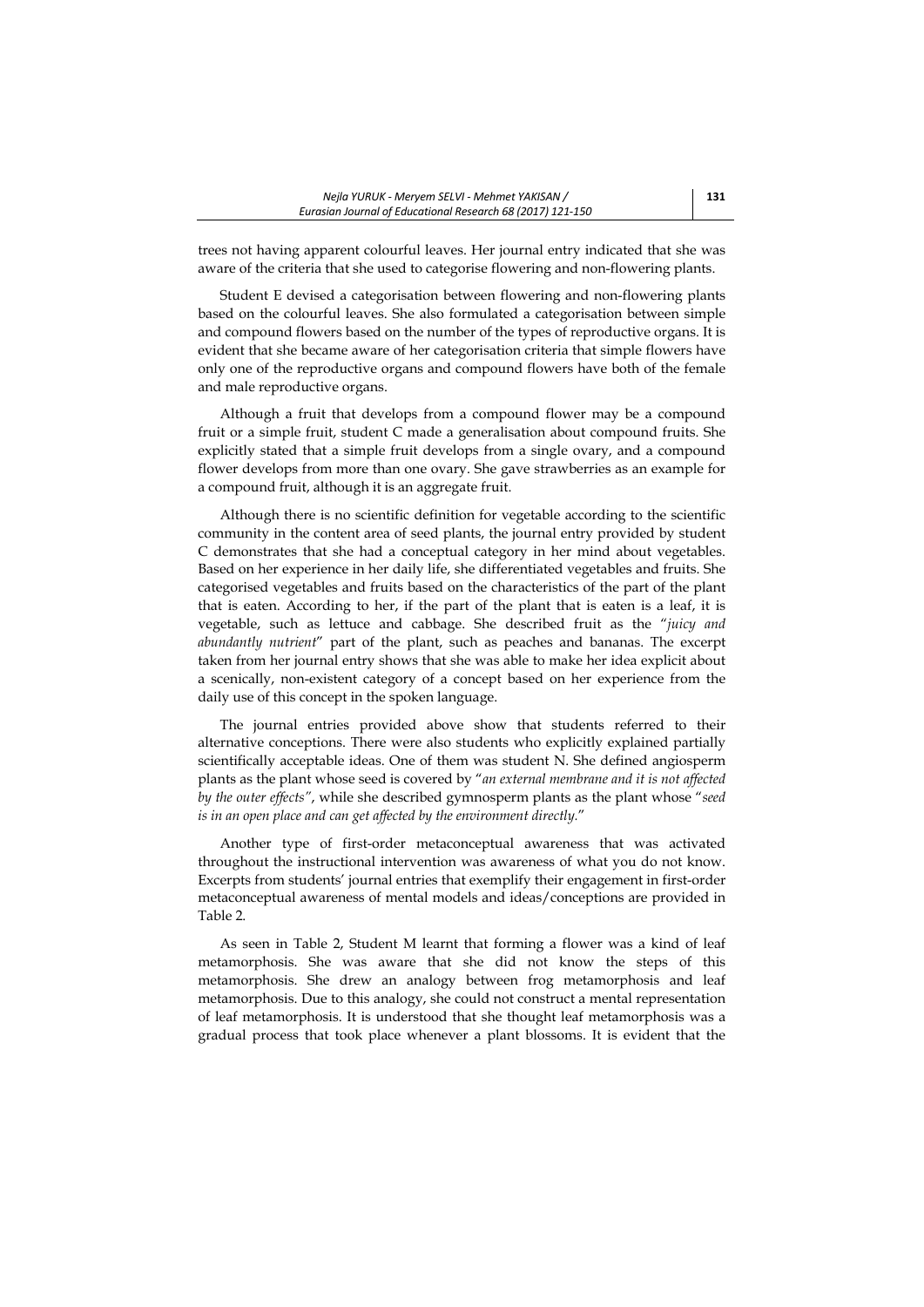ideas discussed during the instructional activities caused this student to become aware that she could not construct a mental image of leaf metamorphosis.

## **Table 2.**

*First-Order Metaconceptual Awareness of What You Do Not Know* 

| Topics                                       | Related Data Segments                                                                                                                                                                                                                                                                                                                                                                                        |
|----------------------------------------------|--------------------------------------------------------------------------------------------------------------------------------------------------------------------------------------------------------------------------------------------------------------------------------------------------------------------------------------------------------------------------------------------------------------|
| Definition of the<br>flower and its<br>parts | Student M: Forming of the flower had been discussed and it was<br>emphasised a lot. I couldn't understand it at first, but later I<br>learnt that flower is a leaf metamorphosis. However, we know every<br>step while we are learning metamorphosis phases in frogs; does it occur<br>in similar steps in the process of turning of the leaf into a flower? This<br>kind of information was up in the air.* |

**\***The sentences written in italics directly represent the targeted metaconceptual process.

Table 3 presents an example of students' journal entries that show student engagement in first-order metaconceptual awareness of contextual differences.

### **Table 3.**

 *First-order Metaconceptual Awareness of Contextual Differences* 

| Topics         | Related Data Segments                                                                                                                                                                                                                                                                                                      |
|----------------|----------------------------------------------------------------------------------------------------------------------------------------------------------------------------------------------------------------------------------------------------------------------------------------------------------------------------|
| Fruit and seed | Student N: Fruits and vegetables are daily used conceptions and they<br>are different from the conceptions used in biology. In biology, there is no<br>concept of vegetable. Fruit is normally sweet, pulpy, and forms to be<br>eaten, but biologically, pepper, aborigine are also fruit, and their taste<br>isn't sweet. |

Student N's journal entry provides evidence for her awareness about the differences in the use of vegetable and fruit concepts in daily life and biology. She noticed that there was no vegetable concept in biology. She gave some examples to vegetables and stated that they are actually fruits in biology, although they are called vegetables in daily life. It is evident that student N was aware of the differences of the use of some concepts in different contexts.

## *B. Second-Order Metaconceptual Awareness*

Sample excerpts from journal entries for student engagement of Second-Order Metaconceptual Awareness of Initial Ideas/ Mental Models are provided in Table 4.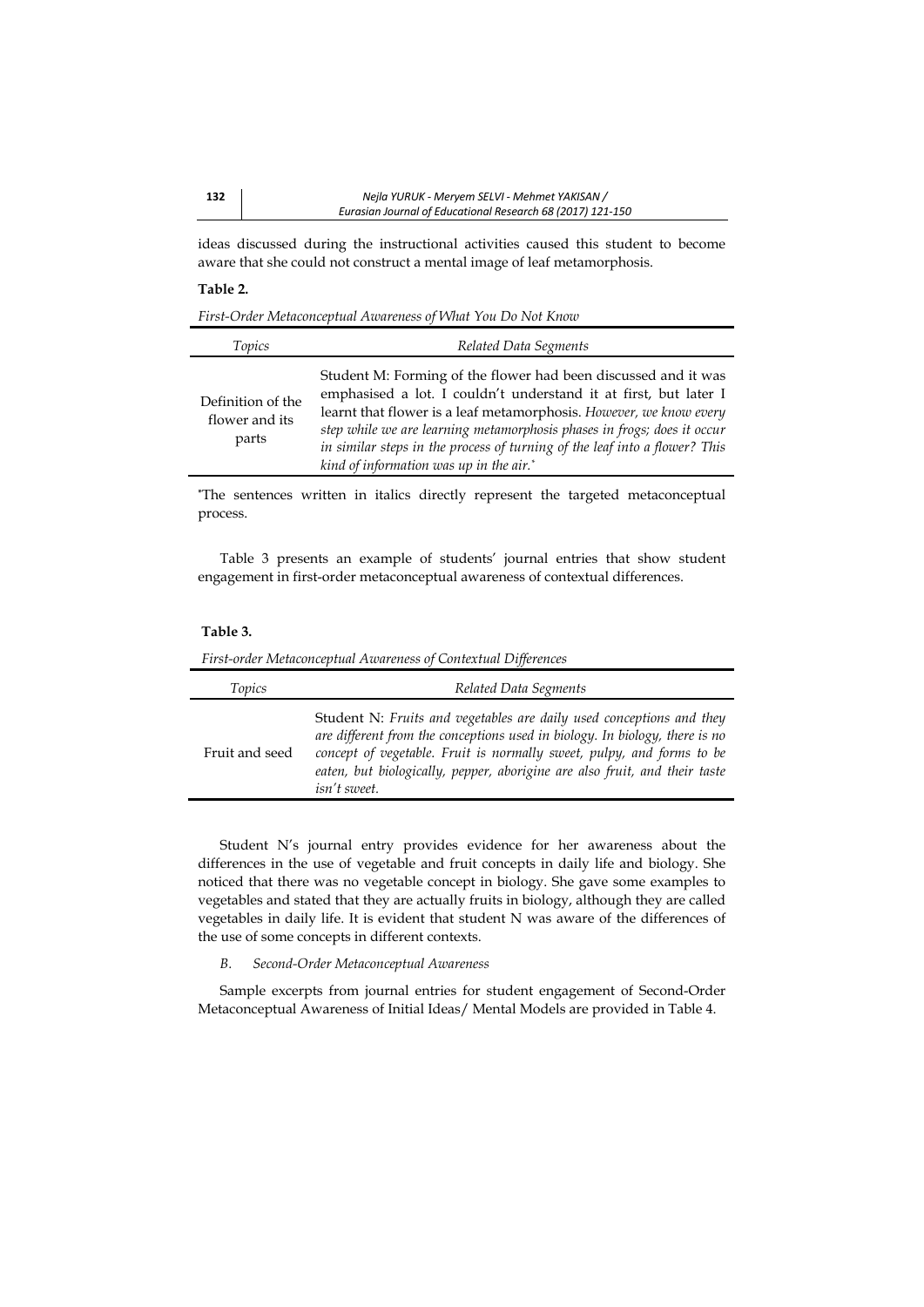# **Table 4.**

*Second-Order Metaconceptual Awareness of Initial Ideas/ Mental Models* 

| Topics                                         | Related Data Segments                                                                                                                                                                                                                                                                                                                                                                                                                                                                                                                                                                                                                                                           |
|------------------------------------------------|---------------------------------------------------------------------------------------------------------------------------------------------------------------------------------------------------------------------------------------------------------------------------------------------------------------------------------------------------------------------------------------------------------------------------------------------------------------------------------------------------------------------------------------------------------------------------------------------------------------------------------------------------------------------------------|
| Definition of<br>the flower<br>and its parts   | Student I: Before taking this course, I had been thinking that a flower<br>was a plant consisting of colourful leaves, good-looking, and it was as an<br>ornament in most of the plants (daisy, rose) and had no other function.<br>Since I defined the flower as good-looking to the eye and as a colourful<br>form, I was saying that plants such as populus and pinus had no<br>colourful leaves. Because there isn't any suitable colourful, good-looking<br>forms to the eye (in my flower definition), I was saying that they had no<br>flowers.                                                                                                                          |
|                                                | Student N: Previously I was thinking that flowers had good-looking<br>leaves and smelt good. That's why I was classifying the plants with no<br>beautiful colourful flowers into non-flowering plants category, but I<br>knew that they grew with seeds, but I couldn't see the flowers.                                                                                                                                                                                                                                                                                                                                                                                        |
|                                                | Student E: We have written in all our definitions for the flower that it is<br>the result of leaf metamorphosis.                                                                                                                                                                                                                                                                                                                                                                                                                                                                                                                                                                |
| Seed and<br>flowering<br>plants<br>conceptions | Student N: In the classroom activities, we had some wrong ideas about<br>what the non-flowering plant was, myself included. We made two groups<br>as seed and non-seed plants while classifying the plants. We made<br>another two groups for the seed plants as flowering and non-flowering<br>plants. The reason why we put the non-flowering plants into the seedless<br>plants group was the fact that we knew there were seeds of some plants,<br>but we didn't see their flowers. The most obvious example we were<br>giving was grass as an example.                                                                                                                     |
|                                                | Student E: We have categorised the plants as seed and non-seed. This<br>was a conception approved by scientists, but categorising the plants as<br>flowering and non-flowering was not an accepted conception. The<br>reason why we categorized the plants as flowering and non-flowering<br>was the fact that we hadn't seen the flowers (meaning colourful petals),<br>although we had seen some of the plants' seeds.                                                                                                                                                                                                                                                        |
|                                                | Student N: We defined the non-flowering plant wrong and put it<br>into wrong category in the concept map. By definition, we said that<br>it was the plant whose seed was not coming from the flower. But we<br>understood that seed cannot grow in those. That's why the<br>definition was completely wrong. We showed the non-flowering<br>plants as a subcategory of seed plants. However, non-flowering plant<br>was already the same as the non-seed plant. Moreover, we included<br>the plants whose flowers haven't been seen, such as lettuce, parsley,<br>grass, walnut, banana into the non-flowering plants. Later, we<br>corrected them as flowering and seed plant. |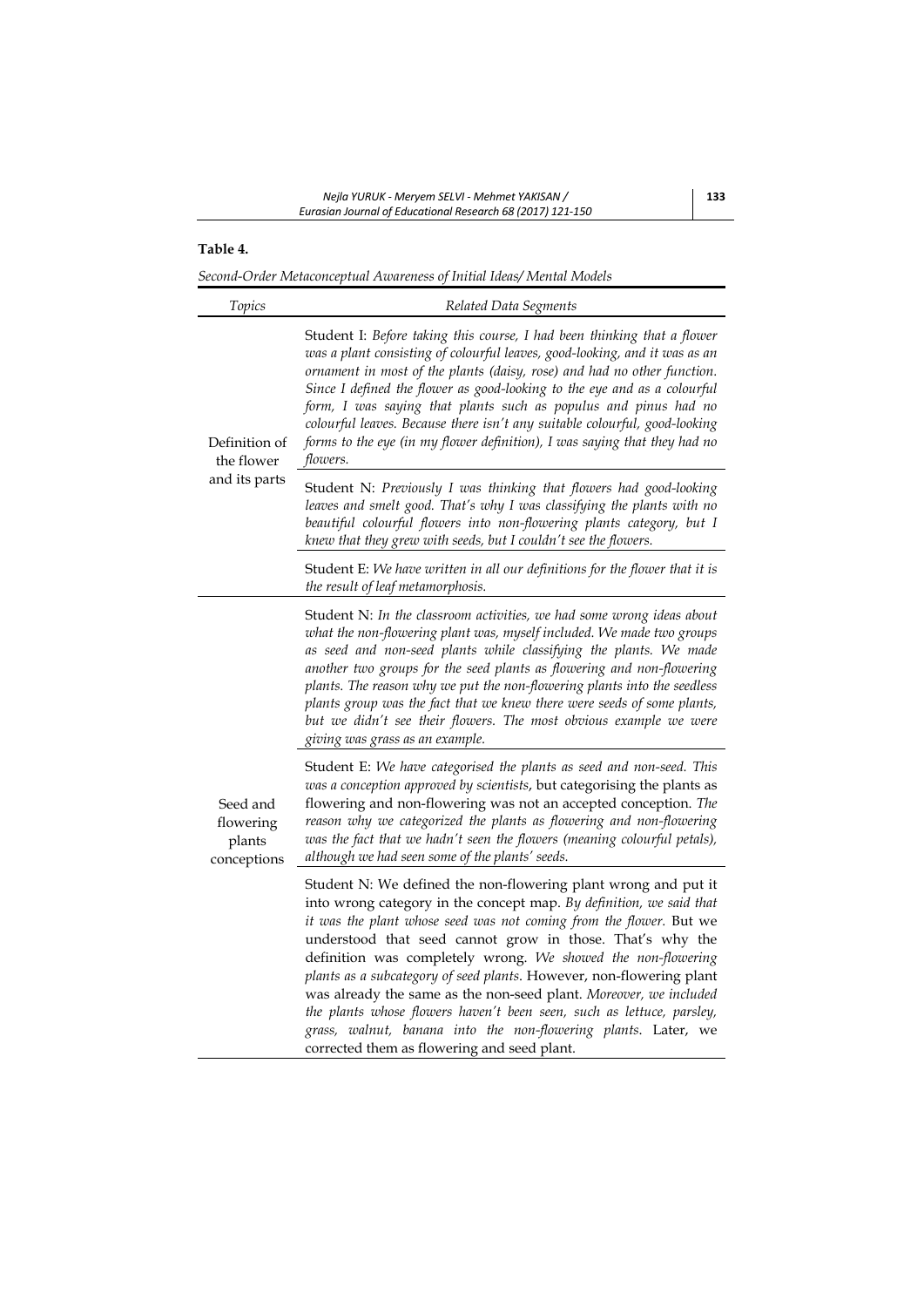**134**  *Nejla YURUK ‐ Meryem SELVI ‐ Mehmet YAKISAN / Eurasian Journal of Educational Research 68 (2017) 121‐150*

| Table 4 continued                |                                                                                                                                                                                                                                                                                                                                                                                                                                                                                                                                                     |
|----------------------------------|-----------------------------------------------------------------------------------------------------------------------------------------------------------------------------------------------------------------------------------------------------------------------------------------------------------------------------------------------------------------------------------------------------------------------------------------------------------------------------------------------------------------------------------------------------|
| Topics                           | Related Data Segments                                                                                                                                                                                                                                                                                                                                                                                                                                                                                                                               |
| Simple and<br>compound<br>flower | Student E: The other conception that was not accepted by the<br>scientists was simple and compound flowers. We said that if it has<br>only one of the reproductive organs, it is a simple flower, if it has both of<br>the reproductive organs, it is a compound flower. The reason why we<br>defined simple and compound flowers like this was the idea that having<br>only one of these parts makes the flower more primitive, that's to say<br>simple, having two of them is considered together, next to each other,<br>that's to say compound. |
| Fruit and<br>seed                | Student I: Also, I didn't know what vegetable-fruit conceptions<br>were properly. I was considering that fruit formed from one-year plants<br>as vegetables. For example, tomato, onion, zucchini, cucumber, bean, etc.<br>I was thinking of fruit as the same as tasty and juicy fruit that can be<br>eaten (cherry, apple, pear, etc.). I was assuming that other plants had no<br>fruit. For example, populus, grass, rose, pine, etc.                                                                                                           |

Students engage in second-order metaconceptual awareness when referring to an idea that was made explicit in the past (Yuruk, 2005). The excerpts provided in Table 4 indicate that students were able to reflect on their ideas about flowering and seed plants, flowers, single and compound flowers, seeds, and fruit concepts that they explicitly recognise during different instructional activities. Under the headings of the definition of a flower and its parts, flowering and seed plant conceptions, it was seen that students previously thought that a flower should have colourful leaves and a nice smell. One of the students thought flowers were an ornament that a plant has. Regarding the categorisation of plants as seed and non-seed plants, or flowering and non-flowering plants, students mainly referred to their ideas that they activated during the concept mapping activity. For example, student N was aware that her group categorised plants firstly as seed and non-seed plants. Then, under the seed plant category, they classified seed plants into flowering and non-flowering plants. She was also aware of the reasons for making such a categorisation. She stated that they made such a categorisation because they knew some plants have seeds, but flowers cannot be seen on these plants. It is understood that their categorisation of flowering and non-flowering plants under seed plants originated from their definition of flower as having colourful leaves. Student N became aware that they gave some plants as examples of non-flowering plants, such as lettuce, banana, walnut, parley, and grass.

In terms of the simple and compound flower concepts, student E was aware of the criteria that she used to classify these flowers. For example, she referred to the idea simple and compound flowers were classified based on the number of reproductive organs. She thought that if a flower has one of the reproductive organs, it is a simple flower, and if it has both of the reproductive organs, it is a compound flower. She stated that they thought simple flowers were primitive. It is obvious that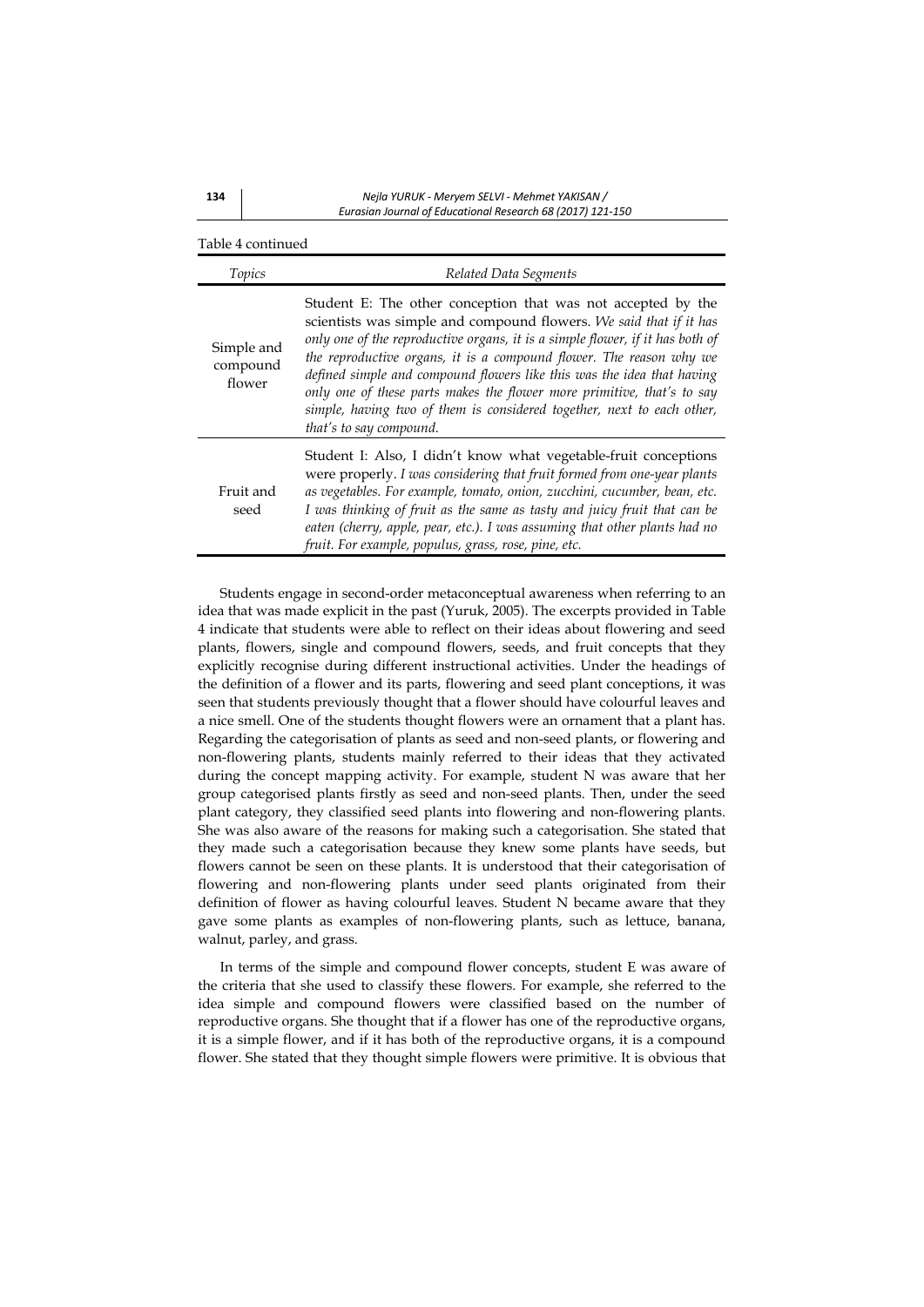the students perceiving the meaning of the word "simple" as "primitive" caused them to make such a categorisation.

Student I was aware of how stated that his differentiation of vegetables and fruits. He stated that he defined vegetable as being "fruit formed from one-year plants", such as tomato, onion, bean, and cucumber. He explained that he "*was thinking the fruit as the same as tasty and juicy fruit which can be eaten (cherry, apple, pear, etc.)*."

Students' journal entries that provided evidence for their engagement of secondorder metaconceptual awareness of "what you did not know" are listed in Table 5.

## **Table 5.**

| Topics                                      | Related Data Segments                                                                                                                                                                                                                                                                                                                                                          |
|---------------------------------------------|--------------------------------------------------------------------------------------------------------------------------------------------------------------------------------------------------------------------------------------------------------------------------------------------------------------------------------------------------------------------------------|
| Seed and<br>flowering plants<br>conceptions | Student E: In the end of these discussions, what is a non-<br>flowering plant? Is it in seed or non-seed plants? What are the<br>examples of non-seed plants? Banana, populus, willow, grass,<br>parsley, are in which group? I realized that I didn't know.                                                                                                                   |
|                                             | Student M: While forming the concept map, the trickiest part was<br>determining what the non-flowering plants were and where they<br>belonged in the concept map.                                                                                                                                                                                                              |
| Fruit and seed                              | Student C: We live together with the plants actually, but we just<br>realised and learnt some of their features. For example, we haven't<br>asked questions such as, why do corns have stylus maydis? What does<br>it help? I was thinking those stylus maydis were protective, but later I<br>understood that these are the stylus under the rest of the top of the<br>ovary. |

The journal excerpts from students E and M show that they became aware that they did not know how to categorise non-flowering plants. Student E was aware that she could not classify some examples of plants that they encountered in daily life. Under the heading of fruit and seed concepts, it is evident that student C did not know what the stylus maydis of corn was.

The examples under the heading of second-order awareness indicate that students became aware of their problems in categorising plants as flowering or nonflowering plants, vegetables and fruits, simple and compound flowers, and also in defining what a flower was. The findings regarding second-order metaconceptual awareness demonstrate that, in order to engage in second-order metaconceptual awareness, students should initially be active in terms of first-order metaconceptual awareness. In other words, first-order metaconceptual awareness is a requirement for the activation of second-order metaconceptual processes.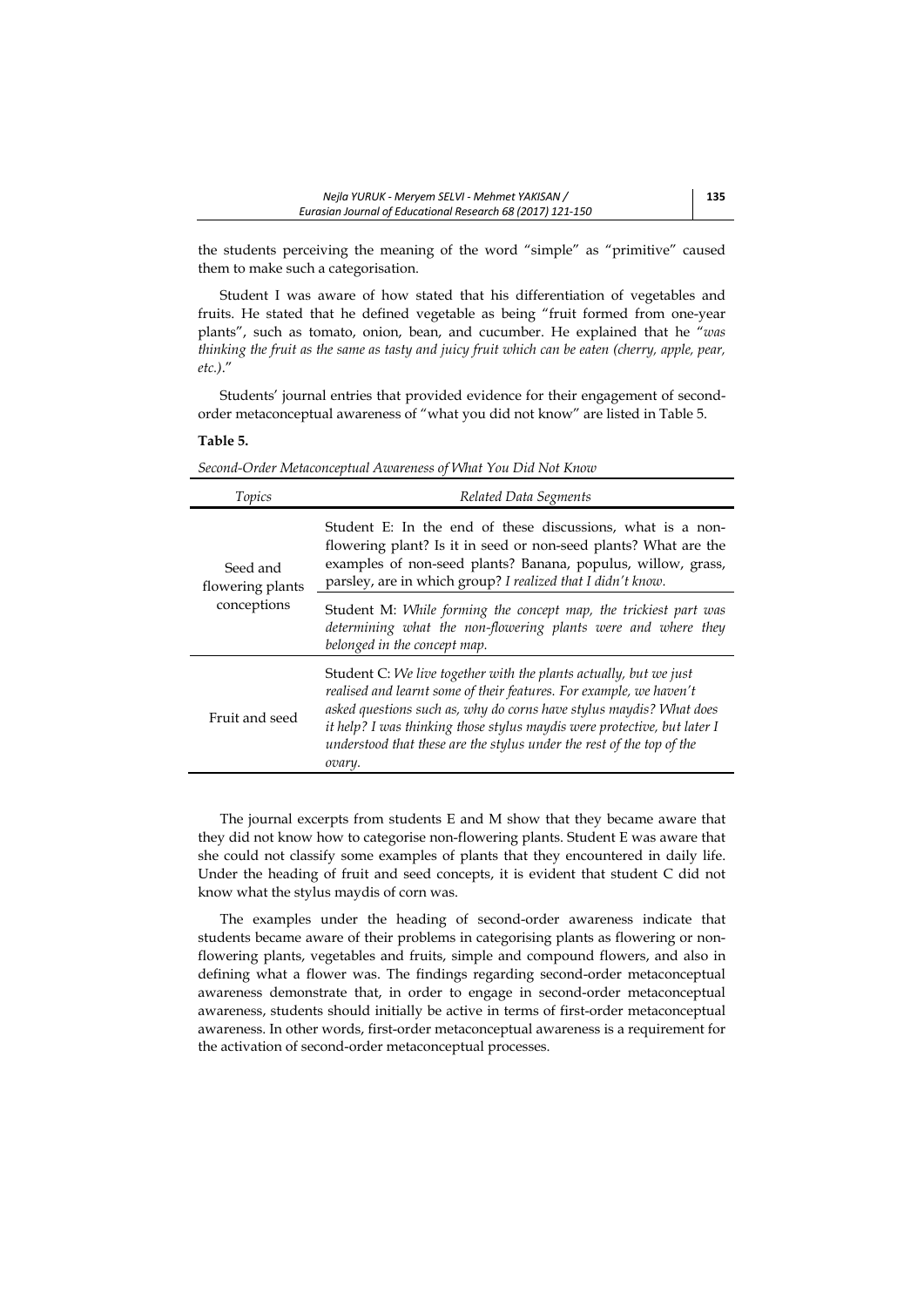### *Metaconceptual Monitoring*

Yuruk (2005) described metaconceptual monitoring processes as the "online", "in the moment" processes that are related to "an ongoing cognitive activity, thinking process, or present cognitive state" (p. 284). There are different types of processes under the heading of metaconceptual monitoring.

*A. Monitoring of Understanding of an Idea* 

Student engagement in metaconceptual monitoring is examined under different types of metaconceptual monitoring processes. Examples of student engagement in monitoring of understanding of an idea are provided in Table 6.

### **Table 6.**

*Monitoring of Understanding of an Idea* 

| Topics                         | Related Data Segments                                                                                                                                                                                                                                                                                 |
|--------------------------------|-------------------------------------------------------------------------------------------------------------------------------------------------------------------------------------------------------------------------------------------------------------------------------------------------------|
| Simple and<br>compound flower  | Student M: There have been some conceptions that I have had<br>difficulty in understanding, of course Latin words in general. I<br>haven't still comprehended some of them. I still have some questions<br>such as, how can it be simple and compound? What/how does<br>pseudocarp happen/occur/mean? |
| Gymnosperms and<br>angiosperms | Student I: I had difficulty in understanding the simple-compound<br>fruits and gymnosperms-angiosperms. That's to say, I was getting<br>confused about which plant was the gymnosperm, which one was the<br>angiosperm, and again, which fruit was simple, which one was<br>compound.                 |

The excerpt from students journals show that they were able to monitor their understanding regarding simple and compound flower, gymnosperms and angiosperms. For example, student M stated that she had difficulty in understanding some Latin terms and the use of the words "simple and compound" in describing flowers and fruits. As student M monitored the ideas that she did not understand, I monitored that he had difficulty understanding simple-compound fruits and gymnosperms-angiosperms.

*B. Monitoring Ideas/Information from Other People/Source* 

During the activities, students were able to notice the information provided from different sources and people. Table 7 includes examples from students' journal entries that show their engagement in monitoring ideas/information from other people or sources.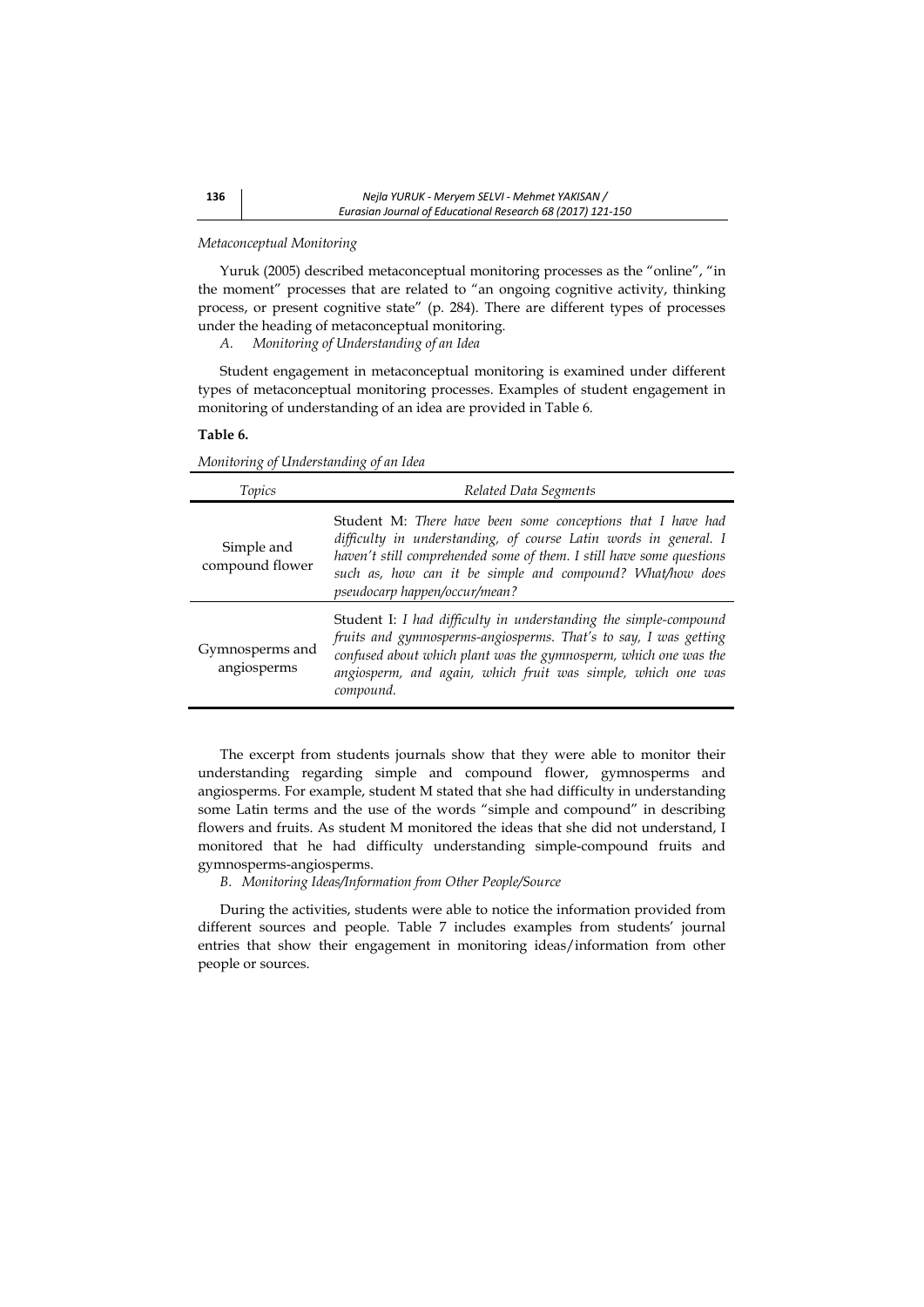# **Table 7***.*

*Monitoring Ideas/Information from Other People/Source* 

| Topics                                      | Related Data Segments                                                                                                                                                                                                                                                                                                                                                                     |
|---------------------------------------------|-------------------------------------------------------------------------------------------------------------------------------------------------------------------------------------------------------------------------------------------------------------------------------------------------------------------------------------------------------------------------------------------|
| Seed and<br>flowering plants<br>conceptions | Student E: Everybody agreed on categorising the plants as seed<br>and non-seed in the prepared concept maps and recent<br>discussions. However, a group put the non-flowering plants into<br>both seed and non-seed plants. Also, they categorised the plants as<br>flowering and non-flowering in general, but they couldn't explain<br>how the seed was formed in non-flowering plants. |
| Simple and<br>compound flower               | Student I:  friend categorised the simple and compound flowers<br>according to having a reproductive plant organ. If there is only one<br>reproductive organ, it is simple, if both are present, it is compound,<br>s/he said.                                                                                                                                                            |
| Simple and<br>compound fruit                | Student N: Some friends were thinking that the compound fruit was<br>formed by more than one flower.                                                                                                                                                                                                                                                                                      |

Student E was able to monitor how different groups during the poster drawing activity classified plants. For example, she noticed that a group included nonflowering plants under the heading of both seed and non-seed plants. She noticed that a group who differentiated flowering and non-flowering plants could not explain how seeds were formed in non-flowering plants. Student I monitored the ideas of students who categorised simple and compound flowers based on the number of reproductive organs. Students N recognised that her friends thought that "*compound fruit was formed by more than one flower*". The excerpts indicate that students were aware of the ideas of other groups in the class. It shows that they monitored the ideas discussed or presented by other students during the instructional interventions.

*C. Monitoring the Consistency between New Ideas and Existing Ideas* 

Students were not only aware of the other students' ideas, they were also able to monitor the consistency between their own ideas and the ideas coming from different sources. Table 8 presents sample excerpts from students' journal entries that provide evidence of students' engagement in this monitoring process.

As seen in Table 8, student I was able to monitor the differences in ideas between him and his friends about the categorisation of simple and compound flowers. He stated that, as his friend differentiated simple and compound flowers based on the number of reproductive organs, he made this categorisation based on the nature of the fruit. Students N engaged in a similar type of metaconceptual process. She was aware of her friends' idea that compound fruits were formed by more than one flower, although she thought that compound fruits were formed by more than one ovary.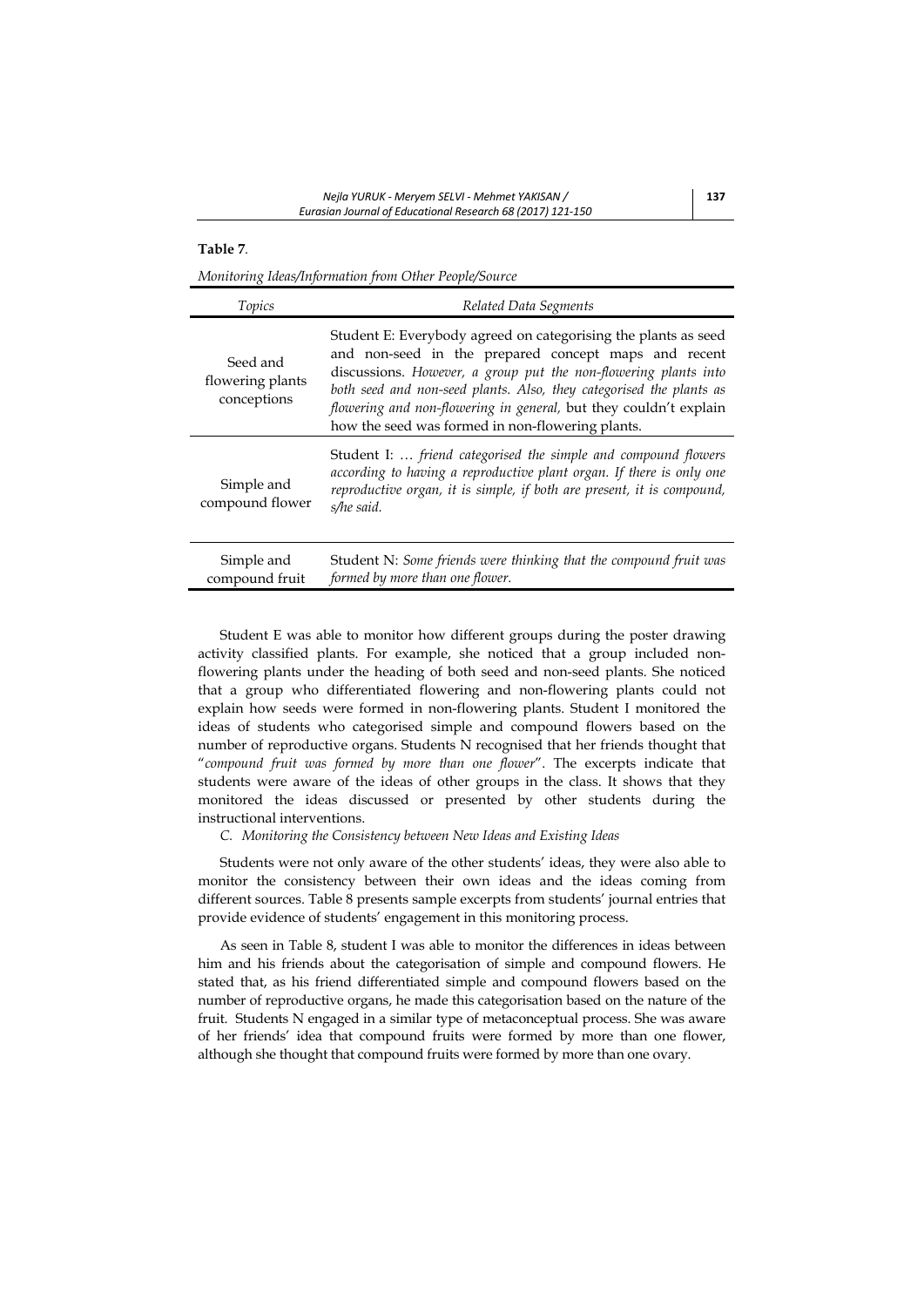### **Table 8.**

*Monitoring the Consistency between New Ideas and Existing Ideas* 

| Topics                        | Related Data Segments                                                                                                                                                                                                                                                                                                                                                                                                                                                   |
|-------------------------------|-------------------------------------------------------------------------------------------------------------------------------------------------------------------------------------------------------------------------------------------------------------------------------------------------------------------------------------------------------------------------------------------------------------------------------------------------------------------------|
| Simple and<br>compound flower | Student I: There was an idea difference in male and female plant<br>conceptions and simple and compound plants. To me, if a simple plant<br>grows a simple fruit, it is a simple flower, if it grows a compound<br>fruit, it is a compound flower.  friend categorised the simple and<br>compound flowers according to having a reproductive plant organ. If<br>there is only one reproductive organ, it is simple, if both were present,<br>it is compound, s/he said. |
| Simple and<br>compound fruit  | Student N: Also, in the discussions we have made, we thought about<br>the compound fruit definition differently than friends. Some friends<br>were thinking that the compound fruit was formed by more than one<br>flower. I was thinking the compound fruit was formed by more than<br>one different ovary.                                                                                                                                                            |

The excerpts indicate that in order to engage in monitoring the consistency between new ideas and existing ideas, students first must become aware of their own ideas and they also have to monitor the ideas coming from other people or sources. Therefore, these metaconceptual processes are a prerequisite for student engagement in monitoring the consistency between new ideas and existing ideas.

## *D. Monitoring Change in Ideas*

As the ideas in students' minds change, students were able to monitor the changes in their ideas. Some excerpts from students' journal entries that demonstrate monitoring changes in their ideas are shown in Table 9.

As seen in Table 9, the excerpt from the journal entry of student M shows that she realised that she did not know the difference between flowering and non-flowering plants or seed and non-seed plants. She notice that her definition of flower was previously wrong. She previously defined flower as part of the plant that had perianth. She stated that her definition of flower changed after taking the course, as she realised that to identify a part of a plant as a flower, it must have reproductive organs rather than the colourful petals. She learnt that a flower does not necessarily have beautiful leaves. Similar to student M, student E became aware that she had misconceptions about flower concepts. She noticed that she thought that "*the flower formed as the result of leaf metamorphosis*." She learnt that "*the flower was carrying the leaves that have faced the metamorphosis*." The explanations of student N regarding the changes that she made in her concept map indicated that she was able to monitor the changes in her ideas regarding the definition and categorisation of non-flowering plants. She was aware that she previously put non-flowering plants as a category under the heading of seed plants. She noticed that non-flowering plants "*was already the same as the non-seed plant."*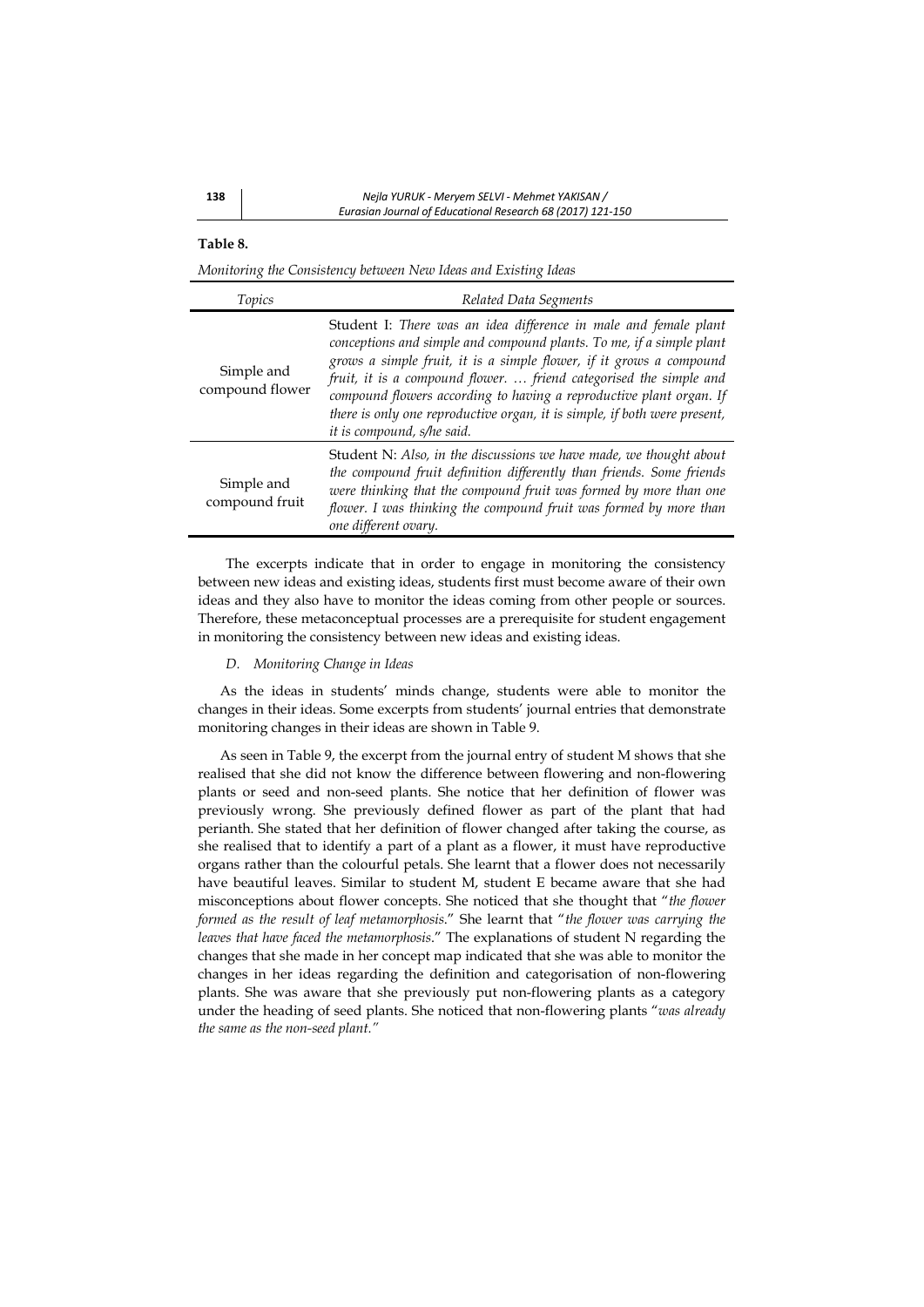# **Table 9.**

*Monitoring Change in Ideas* 

| Topics                                       | Related Data Segments                                                                                                                                                                                                                                                                                                                                                                                                                                                                                                                                                                                                                                                                                                                                                                                                                                                                                                                                                                                                                                                                                                                           |
|----------------------------------------------|-------------------------------------------------------------------------------------------------------------------------------------------------------------------------------------------------------------------------------------------------------------------------------------------------------------------------------------------------------------------------------------------------------------------------------------------------------------------------------------------------------------------------------------------------------------------------------------------------------------------------------------------------------------------------------------------------------------------------------------------------------------------------------------------------------------------------------------------------------------------------------------------------------------------------------------------------------------------------------------------------------------------------------------------------------------------------------------------------------------------------------------------------|
| Definition of the<br>flower and its<br>parts | Student M: I realized that I could not understand the difference<br>between flowering and non-flowering, seed and non-seed plants<br>before taking this course. Also, I understood that the flower concept<br>was wrong in our minds. For example, although we saw the<br>flower of wheat all the time, I did not think that it was a<br>flower. Because when thinking about flowers, an image of a<br>flower that has perianth (calix+corolla) always appeared in my<br>mind, and there was a very different definition of flower in<br>my mind. According to the definition of flower in my mind, a<br>flower must have perianth. After taking this course, I've learnt<br>that the flower is a reproductive organ of flowering plants, and the<br>parts that a flower must carry are the reproductive organs.<br>Student E: I have made the biggest misconception in defining the<br>flower, because we were saying that the flower formed as a result of<br>the leaf metamorphosis, but actually, the flower was carrying the<br>leaves that have faced the metamorphosis. These two definitions were<br>totally different from each other. |
| Seed and<br>flowering plants<br>conceptions  | Student N: We defined the non-flowering plant wrong and<br>put it into wrong category in the concept map. By definition,<br>we said that it was the plant whose seed was not coming from<br>the flower, but seeds cannot grow in those. That's why the<br>definition was completely wrong. We showed the non-<br>flowering plants as a sub-category of seed plants. However<br>non-flowering plant was already the same as the non-seed<br>plant. Moreover, we included the plants whose flowers are not<br>seen, such as lettuce, parsley, grass, nut, banana into the non-<br>flowering plants. Later, we corrected them as flowering and seed<br>plants.                                                                                                                                                                                                                                                                                                                                                                                                                                                                                     |
| Fruit and seed                               | Student C: We live together with the plants actually, but we<br>just realised and learnt some of their features. For example, we<br>haven't asked some questions such as, why do corns have<br>stylus maydis? What does it help? I was thinking those stylus<br>maydis were protective, but later I understood that these are the<br>stylus under the rest of the top of the ovary.                                                                                                                                                                                                                                                                                                                                                                                                                                                                                                                                                                                                                                                                                                                                                             |
| Gymnosperms<br>and<br>angiosperms            | Student N: I've also learnt that, except these, in gymnosperm<br>plants, the seed is in an open position among the cone scales and<br>these seeds aren't wrapped by the fruit leaves called carpel, and, as a<br>result of this, no fruit formation was observed.                                                                                                                                                                                                                                                                                                                                                                                                                                                                                                                                                                                                                                                                                                                                                                                                                                                                               |

She also stated that she categorised plants such as lettuce, parsley, grass, and nuts, which do not have colourful leaves, as non-flowering plants. She was aware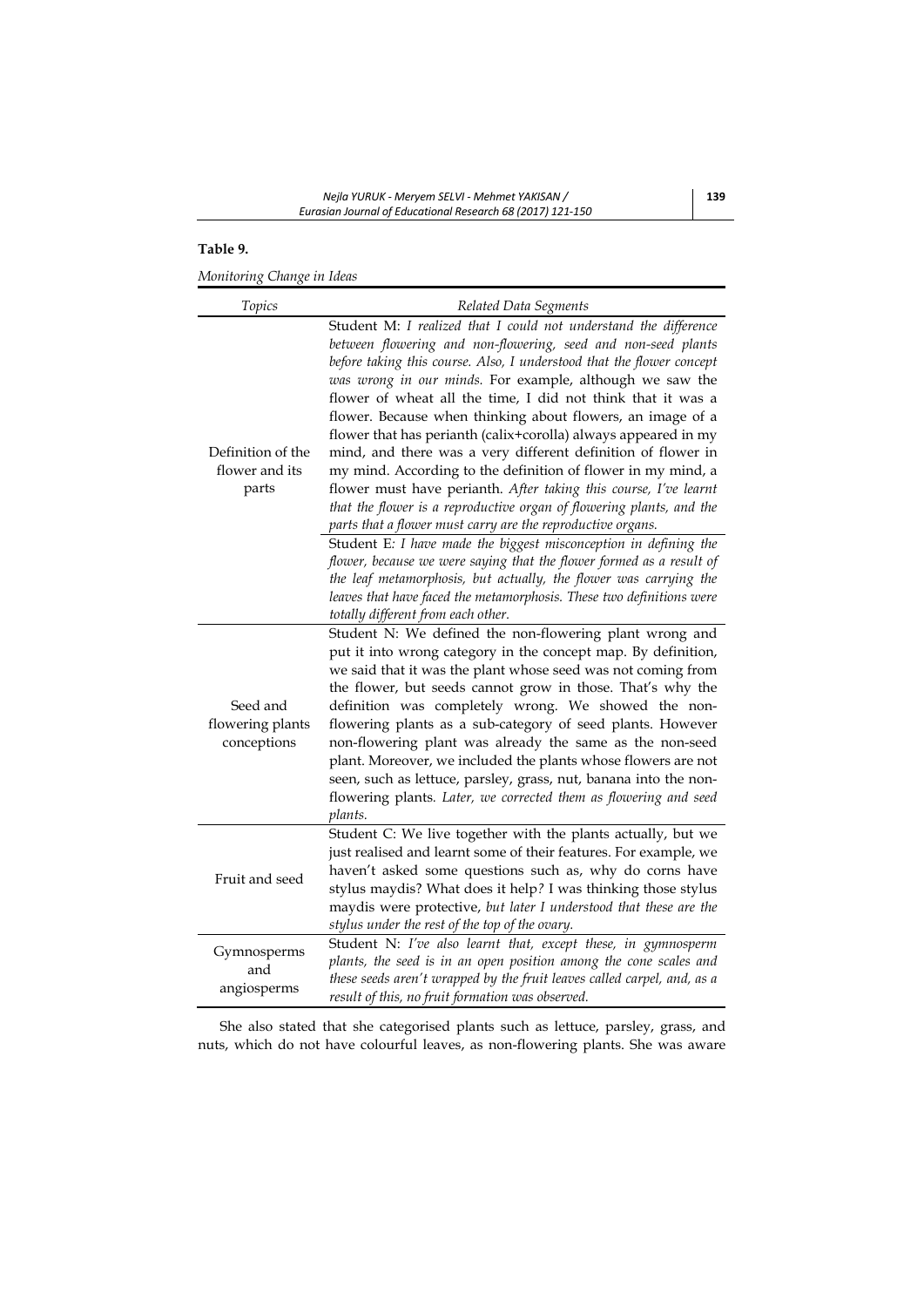that she learnt that these plants were also examples of flowering plants. Student C monitored that she changed her idea regarding the stylus maydis of corn. Previously, she thought that the stylus maydis was a protective part of the plant. Later, she learnt that it was "*the rest of the top of the ovary."* Student N noticed that she learnt that, in gymnosperm plants, the seeds were not covered by carpel, and fruit formation was not observed in these plants. It is obvious from her journal entry that student N did not know this information before.

The journal entries that students provided indicate that students were able to monitor the changes in their ideas regarding different topics. In order to engage in this metaconceptual process, students must first become aware of their previous ideas and they must also become aware of their current ideas. To monitor the change in their ideas, they must compare their previous and existing ideas. Therefore, firstorder metaconceptual awareness of their ideas and second-order metaconceptual awareness of their previous ideas are a prerequisite for student engagement in monitoring the changes in ideas. Additionally, students can also monitor what they learn as new information, namely the information that they did not know before.

### *Metaconceptual Evaluation*

Metaconceptual evaluation is a process through which students evaluate the validity or plausibility of different ideas. Evidence of student engagement in metaconceptual evaluation from their journal entries is provided in Table 10.

Ass seen in Table 10, the journal entry written by student E shows that she did not find her friends' idea regarding putting non-flowering plants under the heading of both seed plants and non-seed plants during concept mapping activity. This idea was not plausible to her due to its deficiency in explaining how seeds are formed from non-flowering plants. The same student did not find her friends' idea regarding simultaneously categorising grass as a seed plant and as a non-flowering plant acceptable. She did not find this idea plausible due to its capability in explaining how seeds are formed in grass. In evaluating her friends' idea, it is evident that she firstly monitored the idea coming from other sources, and then she made a judgmental decision regarding the plausibility of her friends' idea. Student N meta-conceptually evaluated her idea about compound fruit with the idea of her friends. She noticed that she previously defined compound fruit as a fruit which *"was formed by more than one ovary"* and her friends defined it as a fruit which "*was formed by more than one flower*." Student N became aware that her previous idea was wrong and her friends' idea was correct.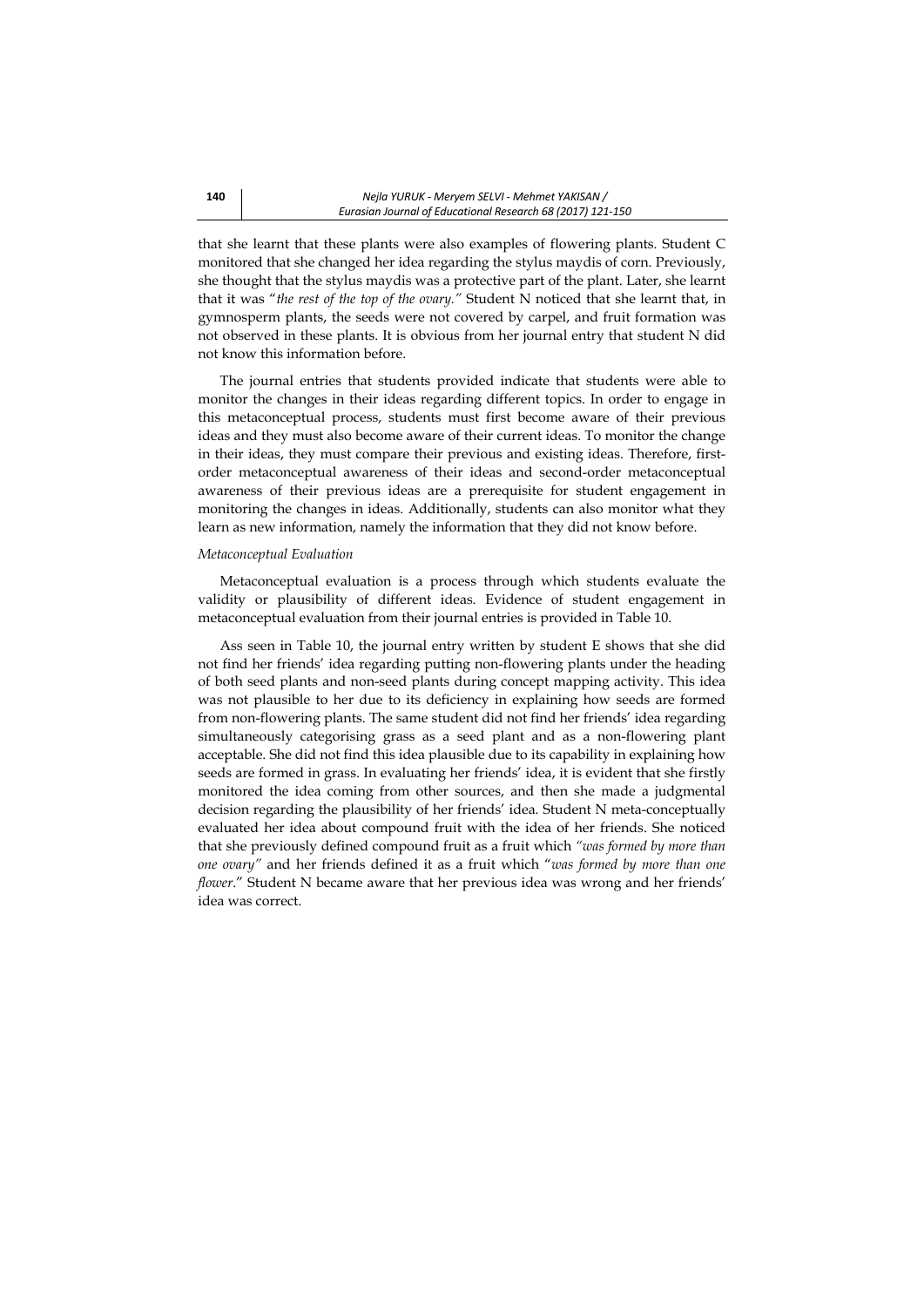# **Table 10.**

*Metaconceptual Evaluation* 

| Topics                                      | Related Data Segments                                                                                                                                                                                                                                                                                                                                                                                                                                                                                                                                                                               |
|---------------------------------------------|-----------------------------------------------------------------------------------------------------------------------------------------------------------------------------------------------------------------------------------------------------------------------------------------------------------------------------------------------------------------------------------------------------------------------------------------------------------------------------------------------------------------------------------------------------------------------------------------------------|
| Seed and<br>flowering plants<br>conceptions | Student E: Everybody agreed on categorising the plants as seed<br>and non-seed in the prepared concept maps and recent<br>discussions. However, a group put the non-flowering plants<br>into both seed and non-seed plants. Also, they categorised the<br>plants as flowering and non-flowering in general, but they<br>couldn't explain how the seed was formed in non-flowering plants.                                                                                                                                                                                                           |
| Fruit and seed                              | Student E: Also, about grass, it was said that it is a seed and a<br>non-flowering plant. I was also thinking similar to this idea at that<br>time. This idea was acceptable to my mind (because I did not see the<br>flower of grass). The unacceptable side of this idea was that there is a<br>part in the grass, and this part forms the seed. It was unacceptable to<br>my mind since they could not explain how that part forms the seed.                                                                                                                                                     |
| Simple and<br>compound fruit                | Student N: Also, in the discussions we have made, we have<br>thought about the compound fruit definition differently than<br>friends. Some friends were thinking that the compound fruit<br>was formed by more than one flower. I was thinking the<br>compound fruit was formed by more than one ovary, but I have learnt<br>that this thought of mine wasn't correct, because one fruit is formed<br>from one flower, no matter how many ovaries it has. When we look<br>at compound fruit examples, such as mulberry, it is formed by<br>more than one flower. That's why my thought has changed. |

In the above examples provided from students' journal entries, metaconceptual processes from different students about different concepts were demonstrated. The excerpt provided below in Table 11 is a rich example that shows a single student's engagement in different metaconceptual processes.

As seen in Table 11, the journal entry of student I provides rich evidence for his engagement in different metaconceptual processes, such as first- and second-order metaconceptual awareness of his ideas, second-order metaconceptual awareness of what he did not know, metaconceptual monitoring of the change in his ideas, monitoring his understanding of his ideas, and metaconceptual evaluation. Student I monitored that his idea about the definition of the flower, vegetable-fruit, and seednon-seed plant definitions and flowering-non-flowering plants had changed throughout the instruction. He noticed how his definition of flower affected his other ideas. Therefore, he described the definition of flower as the "*most centred idea*" in changing his opinions. He became aware that he defined flower as the part of the plant that had colourful leaves.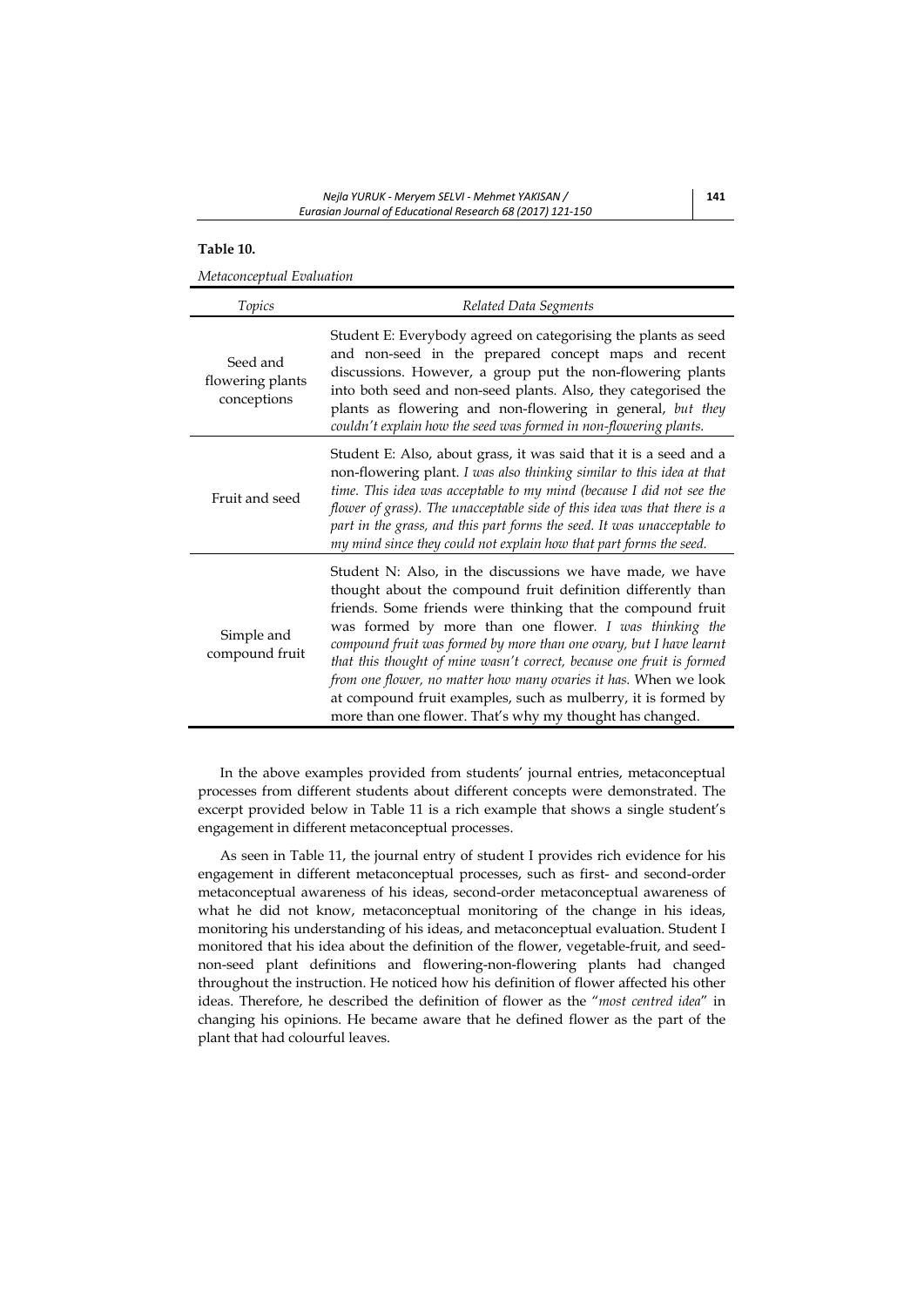# **Table 11.**

*A Rich Example of One Student's Metaconceptual Processes* 

| 1. Monitoring Change in Ideas |  |
|-------------------------------|--|
| 2. Second-Order               |  |
| Metaconceptual                |  |
| Awareness of Initial Ideas/   |  |
| <b>Mental Models</b>          |  |
| 3. Second-Order               |  |
| Metaconceptual                |  |
| Awareness of What You         |  |
| Did Not Know                  |  |
| 4. Second-Order               |  |
| Metaconceptual                |  |
| Awareness of Initial Ideas/   |  |
| Mental Models                 |  |
| 5. Second-Order               |  |
| Metaconceptual                |  |
| Awareness of What You         |  |
| Did Not Know and              |  |
| Metaconceptual Evaluation     |  |
| 6. Monitoring Change in Ideas |  |
| 7. Monitoring of              |  |
| Understanding of an Idea      |  |
| 8. Monitoring Change in Ideas |  |
| 9. Second-Order               |  |
| Metaconceptual                |  |
| Awareness of Initial Ideas/   |  |
| Mental Models                 |  |
| 10. Monitoring Change in      |  |
| Ideas                         |  |
| 11. First-Order               |  |
| Metaconceptual                |  |
| <b>Awareness of Mental</b>    |  |
| Models and                    |  |

dea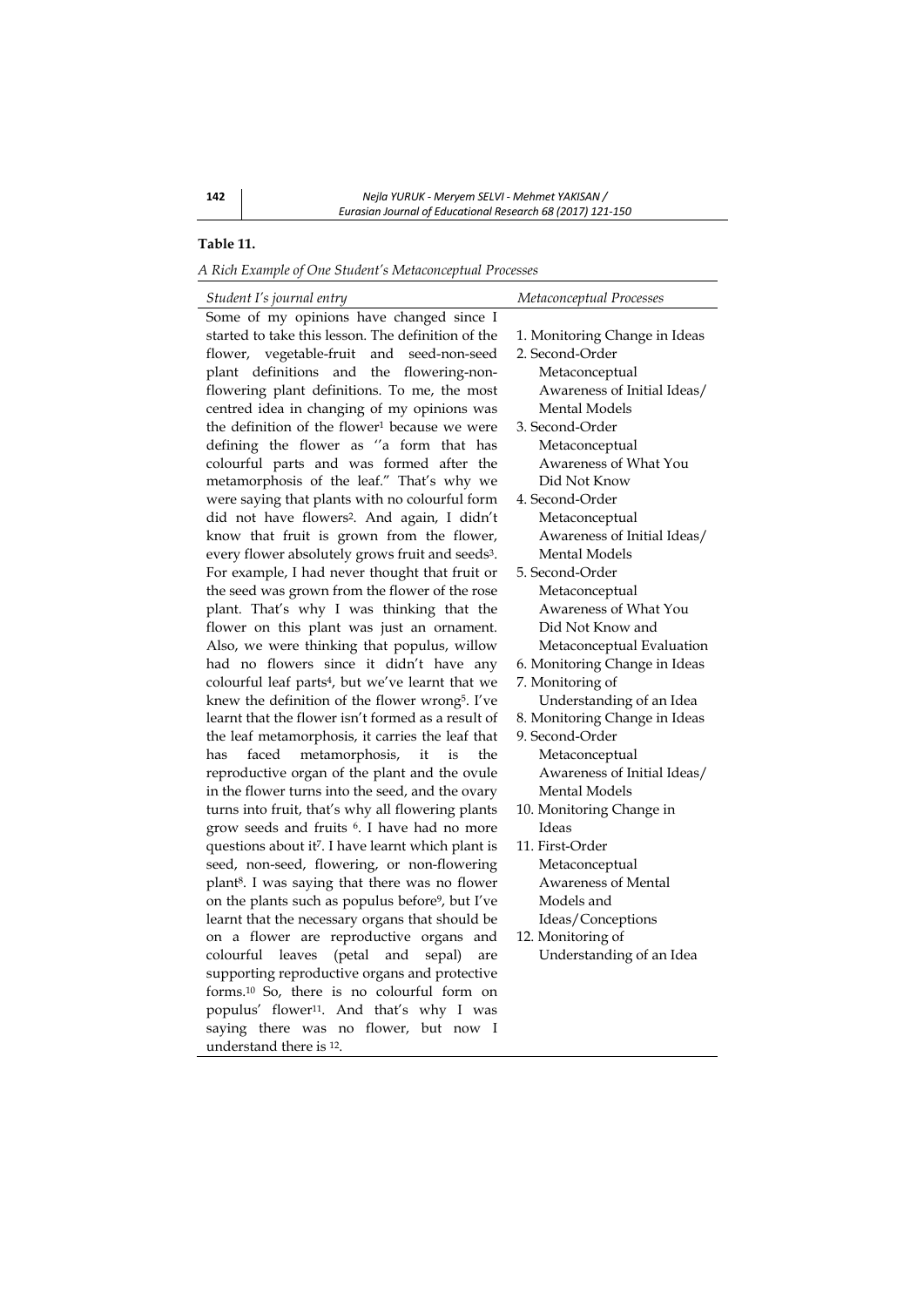He described plants that had no colourful leaves as plants having no flowers. He was aware that he previously categorised willow and populus as non-flowering plants. He also realised that he learnt some concepts that he did not know before. For example, he became aware that he did not know that a fruit was produced from flowers. He monitored the changes in his definition of flower and also how seeds and fruit are formed from different parts of ovary of the flower. He made his current ideas regarding the definition of flower explicit. He currently knows that "*the necessary organs which should be on a flower are reproductive organs, and colourful leaves (petal and sepal) are supporting reproductive organs and protective forms*." He monitored his understanding of the concepts he learnt by saying that he had "*no more questions about*" how flowering plants form seeds and fruit. He also understood that populus has flowers. He meta-conceptually evaluated his previous definition of flower by stating that "*we knew the definition of the flower wrong."* The metaconceptual processes that student I engaged in demonstrated the complex and interdependent nature of metaconceptual processes. Student I could engage in a wide range of different metaconceptual activities, which range from simpler processes, such as first-order metaconceptual processes, to more complex processes, such as metaconceptual evaluation.

# **Discussion and Conclusion**

The aim of this research was to explore the nature of metaconceptual processes that were activated as pre-service biology teachers participated in different teaching activities. The journal entries written by different students showed that the classification of metaconceptual processes proposed by Yuruk (2005) and Yuruk et al. (2009) is a fruitful framework to categorise students' metacognitive processes that acted on the conceptions in their minds. Different types of metaconceptual processes defined previously by Yuruk (2005) became active when students were prompted to think about science concepts rather than to think with science concepts. This result reiterated the multifaceted character of metaconceptual processes which was previously reported by Yuruk (2005), Yuruk et al. (2009) and Kirbulut (2012). Some of the metaconceptual processes including first-order metaconceptual awareness of ontological presuppositions, first-order metaconceptual awareness of experiences, second-order metaconceptual awareness of contextual differences, second-order metaconceptual awareness of ontological presuppositions, second-order awareness of experiences, monitoring the consistency between existing idea and new experience which were previously defined by Yuruk (2005) were not observed in this study. This indicates that although metaconceptual processes are multifaceted, which means that there is a variety of metaconceptual processes, they are not a "all or none" phenomenon which was previously reported by Yuruk (2005). Different metaconceptual processes can be observed in different contexts, depending on the prompts used to activate them or the ability of the students.

Metaconceptual processes observed in this study were not limited to students' mental processes activated on a single concept, but rather they were observed in different topic areas. Although metaconceptual processes were observed in different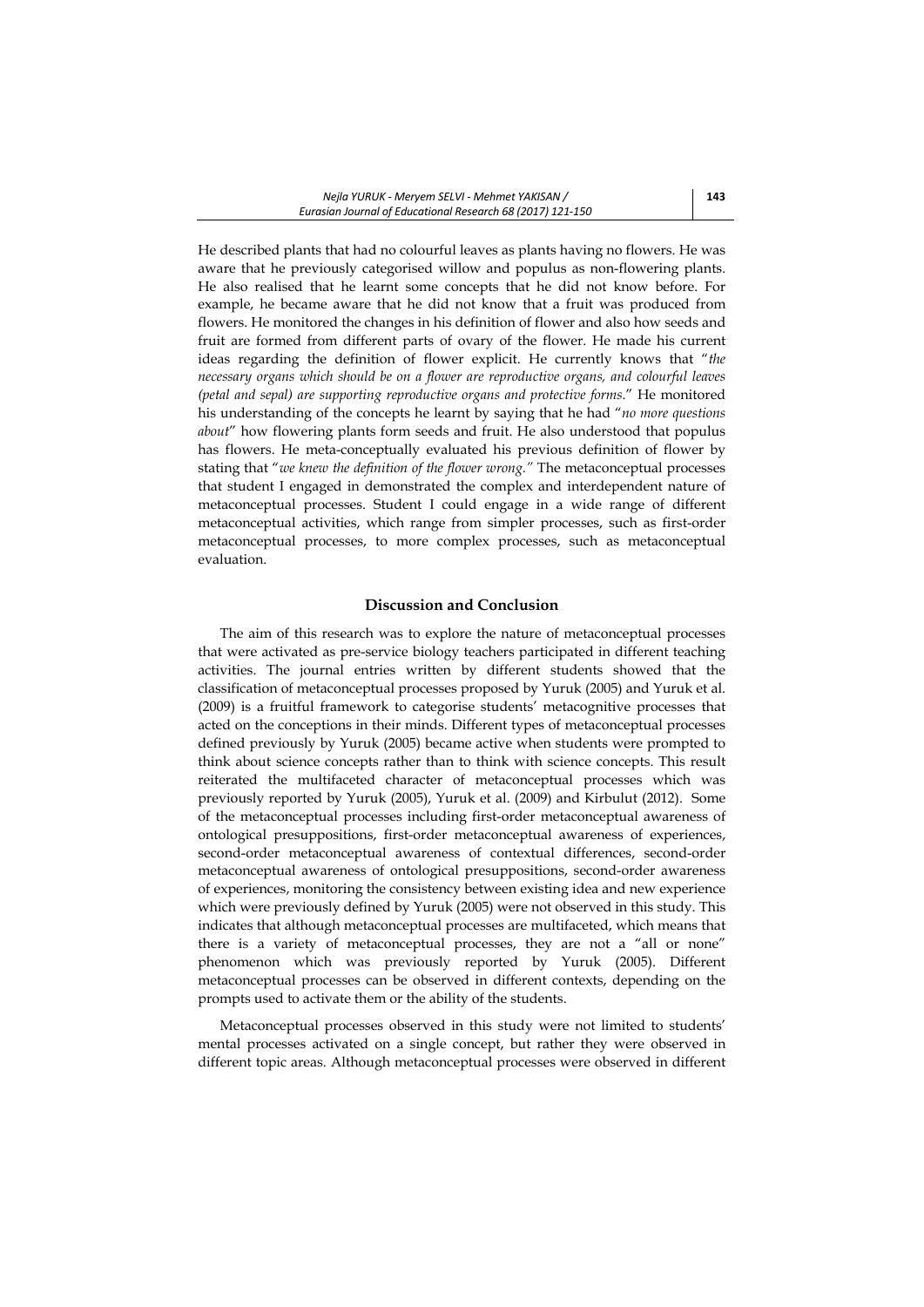concepts, students' journal entries indicated that some concepts were more central for learning other concepts, such as the flower concept. A journal excerpt from student I was an example of how metaconceptual processes acting on the more central concepts helped him fix the gaps in his mind. For example, student I noticed how making a scientifically correct definition of a flower affected his categorisation of plants as flowering and non-flowering plants, and the classification of various examples from daily life as flowering and non-flowering plants.

The analysis of students' journals demonstrated that metaconceptual processes were activated in different forms ranging from simpler first-order metaconceptual awareness to a more sophisticated metaconceptual evaluation. The level of sophistication increases as the metaconceptual process requires more abstract thinking and as it requires student engagement in more than one type of metaconceptual process at the same time (Yuruk, 2005). The data collected in this study suggested that metaconceptual processes at different sophistication levels were in students' repertoire of learning behaviours when they were appropriately facilitated through instructional activities.

In terms of the abstractness of higher-order thinking, for example, metaconceptual evaluation requires more abstract and complex thinking compared to explicitly stating current or past ideas about a natural phenomenon or monitoring other people's ideas. As students engaged in metaconceptual evaluation, they did not only think about the idea, but they also thought about the validity, applications, and limitations of the ideas. For example, a student found her friends' idea that grass is a non-flowering plant unacceptable due to its inability to explain the formation of seeds in grass. This student did not simply monitor her friends' idea, but she was also able to think about the validity and limitations of this idea. Therefore, some metaconceptual processes may be more sophisticated or complex compared to others. However, student engagement in more sophisticated metaconceptual processes may require earlier engagement in less sophisticated activities. As in the previous example, metaconceptual evaluation of other people's ideas requires students to previously monitor the ideas coming from other sources. Similarly, second-order metaconceptual awareness of one's ideas about a certain concept requires students to previously engage in first-order metaconceptual awareness about that concept.

Some of the metaconceptual processes involve student engagement in more than one metaconceptual process at the same time. For example, in order to activate metaconceptual monitoring of the change in ideas, students must simultaneously activate first-order metaconceptual awareness and second-order metaconceptual awareness of the ideas, and compare and contrast their current and past ideas. Similarly, in order to activate monitoring the consistency between new ideas and existing ideas, students must monitor the ideas coming from different sources and become aware of their existing ideas.

Many researchers who have conducted studies in the field of conceptual change highlighted the role of metaconceptual activities in changing students' alternative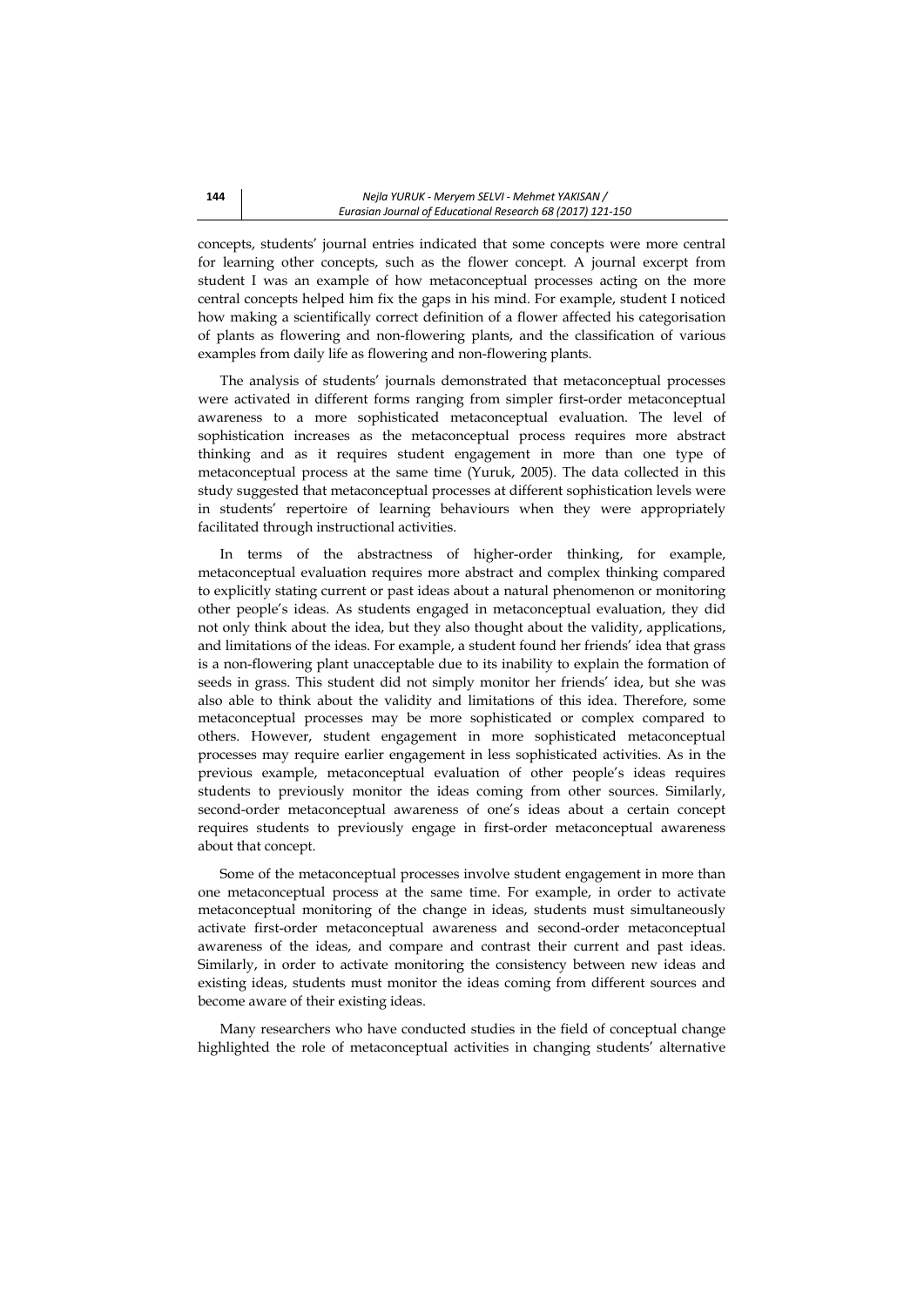conceptions with scientific conceptions (Pintrich, Marx & Boyle, 1993; Vosniadou, 2003; Georghiades, 2004; Yuruk, 2005; Yuruk, 2007; diSessa, 2008; Yuruk et al., 2009; Kirbulut, 2012). Therefore, to improve students' understanding of science concepts, teachers should design instructional activities that explicitly stimulate students' engagement in metaconceptual processes. The findings of this study contribute to our understanding of the interdependent nature of metaconceptual processes, which should be taken into consideration by researchers and teachers in designing instructional activities that aim to activate students' metaconceptual processes. In designing this kind of instruction, teachers should first understand why and in what ways metaconceptual processes play a critical role in changing students' misconceptions. Then, in order to provide students with appropriate prompts, teachers should understand the multifaceted and interdependent nature of metaconceptual processes. Hence, in designing instructional activities, teachers should keep in their minds that activation of certain metaconceptual processes may require students to previously engage in different processes, or that student engagement of a sophisticated metaconceptual process may require the facilitation of different metaconceptual processes at the same time. Teachers should also find out central concept(s) that may affect the formation of other alternative conceptions. They should put extra effort in designing activities that help students to become aware of the differences between their existing ideas regarding the central concept and the scientific concepts. After students change their alternative conceptions regarding the central idea with the help of activation of metaconceptual processes, teachers should scaffold the formation of other related concepts.

The findings of this study give rise to several suggestions for future research. The relationship between students' metaconceptual processes and different variables, such as affective, motivational, and contextual factors, should be investigated. Quantitative or qualitative assessment tools to measure students' metaconceptual processes can be developed. Researchers or teachers could find different ways to facilitate metaconceptual processes through different tools in different learning environments, such as technologically-enhanced learning environments. The effect of amalgamating metaconceptual processes within different learning methods on students' conceptual understanding could be investigated. This study was conducted with pre-service science teachers. The ability of younger students in activating metaconceptual processes could be studied. The nature of metaconceptual processes activated by younger students could be examined. Finally, investigating the nature of metaconceptual processes activated in other topic areas, such as math and social studies concepts, could contribute to our understanding of these higher-order thinking processes.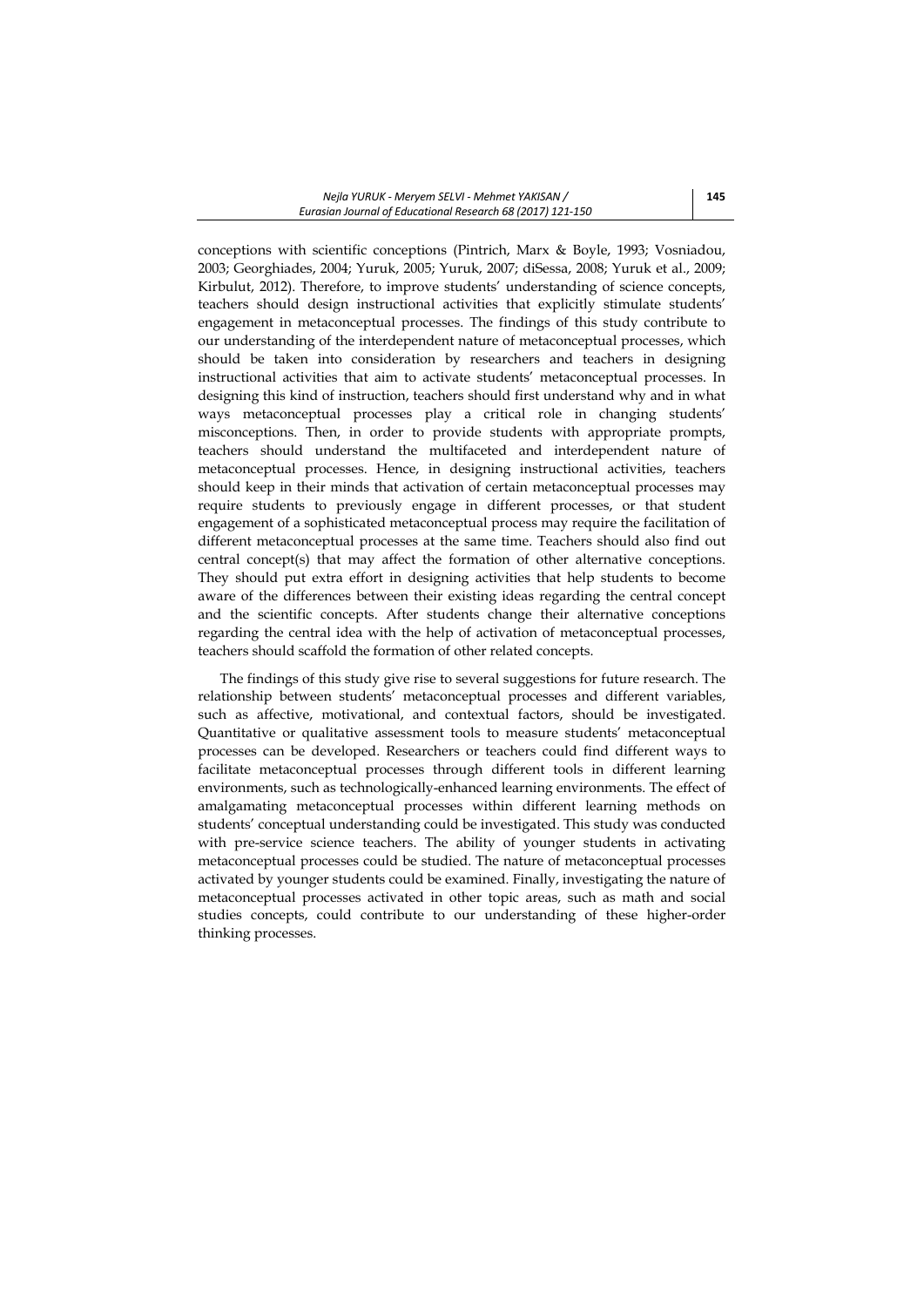# **References**

- Baird, J. R. (1986). Improving learning through enhanced metacognition: A classroom study. *European Journal of Science Education, 8*(3), 263-282.
- Brown, A. (1987). Metacognition, executive control, self-regulation, and other more mysterious mechanisms. In F. E. Weinert & R. H. Kluwe (Eds.), *Metacognition, motivation, and understanding* (pp. 65-116). Hillsdale, NJ: Erlbaum.
- Campione, J. C. (1987). Metacognitive components of instructional research with problem learners. In F. E.Weinert & R. H. Kluwe (Eds.), M*etacognition, motivation, and understanding* (pp. 117-140). Hillsdale, NJ:Erlbaum.
- Caramazza, A., McCloskey, M., & Green, B. (1981). Naive beliefs in sophisticated subjects: Misconceptions about trajectories of objects. *Cognition, 9,* 117-123.
- Champagne, A.B., Gunstone, R.F., & Klopfer, L.E. (1985). Instructional consequences of students' knowledge about physical phenomena. In L.H.T. West & A.L. Pines (Eds.), *Cognitive structure and conceptual change* (pp. 163-188). Orlando, Florida: Academic Press.
- Chi, M. T. H., Slotta, J. D., & De Leeuw, N. (1994). From things to processes: A theory of conceptual change for learning science concepts. *Learning and Instruction, 4,*  27-43.
- Delgado, C. (2015). Navigating tensions between conceptual and metaconceptual goals in the use of models. *Journal of Science Education and Technology*, *24*(2-3), 132-147.
- diSessa, A. (1993). Toward an epistemology of physics. *Cognition and Instruction, 10,*  105-225.
- diSessa, A. A. (2008). A bird's-eye view of the 'pieces' vs. 'coherence' controversy (from the 'pieces' side of the fence). In S. Vosniadou (Eds.), *International handbook of research on conceptual change* (pp. 35–60). New York, NY: Routledge.
- Driver, R., & Easley, J. (1978) Pupils and paradigms, a review of literature related to concept development in adolescent science students. *Studies in Science Education, 5,* 61-84.
- Driver, R., & Erickson, G. (1983). Theories in action: Some theoretical and empirical issues in the study of students' conceptual frameworks in science*. Studies in Science Education*, *10*, 37-60.
- Flavell, J. H. (1979). Metacognition and cognitive monitoring: A new area of cognitive-developmental inquiry. *American Psychologist, 34,* 906-911.
- Flavell, J. H. (1987). Speculations about the nature and development of metacognition. In F. E. Weinert & R. H. Kluwe, (Eds.), Metacognition*, motivation, and understanding (pp. 21-29).* Hillsdale, NJ: Erlbaum.
- Flavell, J. H. (1981). Cognitive monitoring. In W. P. Dickson (Ed*.*)*, Children's oral communication skills* (pp. 35-60). New York: Academic.
- Georghiades, P. (2000). Beyond conceptual change learning in science education: Focusing on transfer, durability, and metacognition. *Educational Research, 42*, 119-139.
- Georghiades, P. (2004). Making pupils' conceptions of electricity more durable by means of situated metacognition. *International Journal of Science Education*, *26*, 85-100.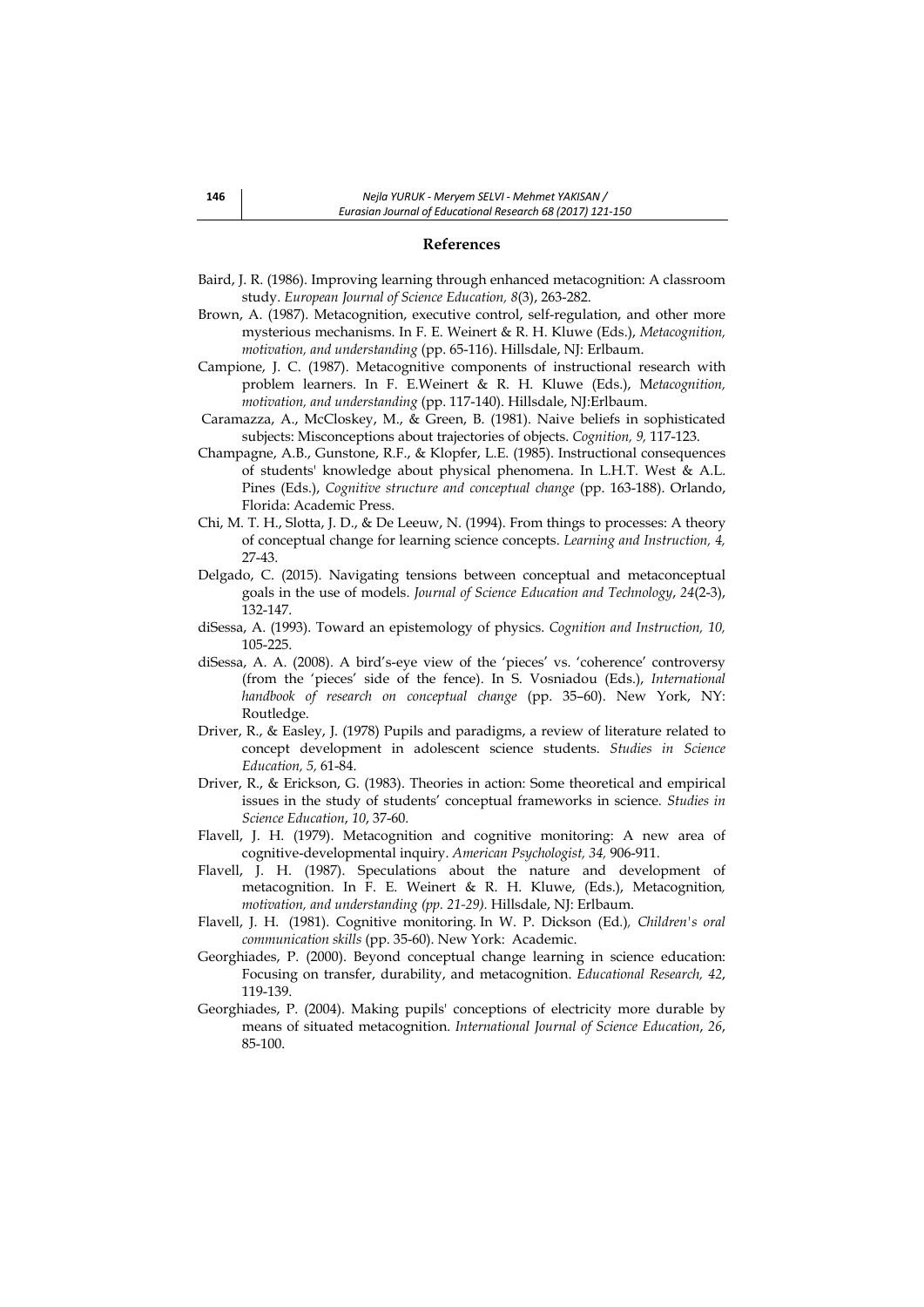- Gunstone, R.F., & Mitchell, I. J. (1998). Metacognition and conceptual change. In J. J. Mintzes, J. H. Wandersee & J. D. Novak (Eds.), *Teaching science for understanding: A human constructivist view* (pp. 133-163). San Diego, CA: Academic Press.
- Hennessey, M. G. (2003). Metacognitive aspects of students' reflective discourse: Implications for intentional conceptual change teaching and learning. In G. M. Sinatra & P. R. Pintrich (Eds.), *Intentional conceptual change* (pp. 103-132). Mahwah NJ: Erlbaum.
- Kirbulut, Z. D. (2012). *The effect of metaconceptual teaching instruction on 10th grade students' understanding of states of matter, self-efficacy toward chemistry, and the nature of metaconceptual processes*. Unpublished Dissertation, Middle East Technical University, Ankara, Turkey.
- Kirbulut, Z. D., Uzuntiryaki-Kondakci, E., & Beeth, M. E. (2016). Development of a metaconceptual awareness and regulation scale. *International Journal of Science Education*, *38*(13), 2152-2173.
- Kuhn, D., & Dean, D. (2004). Metacognition: A bridge between cognitive psychology and educational practice. *Theory into Practice, 43*(4), 268–273.
- Luque, M. L. (2003). The role of domain-specific knowledge in intentional conceptual change. In G. M. Sinatra & P. R. Pintrich (Eds.), *Intentional conceptual change*. Mahwah, NJ: Lawrence Erlbaum Associates.
- Mason, L., & Boscolo, P. (2000). Writing and conceptual change. What changes? *Instructional Science, 28*, 199-226.
- Merriam, S. B. (1998). *Qualitative research and case study applications in education.* San Francisco, CA: Jossey-Bass Publishers.
- Patton, M. Q. (1990). *Qualitative evaluation and research methods*. Newbury Park, CA: SAGE Publications.
- Pintrich, P. R., Marx, R. W. & Boyle, R. A. (1993). Beyond cold conceptual change: The role of motivational beliefs and classroom contextual factors in the process of conceptual change*. Review of Educational Research 6,* 167-199.
- Posner, G. J., Strike, K. A., Hewson, P. W., & Gertzog, W. A. (1982). Accommodation of a scientific conception: Toward a theory of conceptual change. *Science Education*, *66*, 211-227.
- Saçkes, M., & Trundle, K. C. (2016). Change or durability? The contribution of metaconceptual awareness in preservice early childhood teachers' learning of science concepts. *Research in Science Education*, *46*, 1-17.
- Sinatra, G.M., & Pintrich, P. R. (2003). The role of intentions in conceptual learning. In Sinatra, G. M., & Pintrich, P. R. (Eds.), *Intentional conceptual change* (pp. 1-18). Mahwah, NJ: Lawrence Erlbaum Associates Publishers.
- Thorley, N.R. (1990). *The role of conceptual change model in the interpretation of classroom interactions.* Unpublished doctoral dissertation, University of Wisconsin-Madison.
- Trundle, K. C., Atwood, R. K., & Christopher, J. E. (2007). A longitudinal study of conceptual change: Preservice elementary teachers' conceptions of moon phases*. Journal of Research in Science Teaching, 44*(2), 303–326.
- Vosniadou, S. (1994). Capturing and modeling the process of conceptual change. *Learning and Instruction, 4,* 45-69.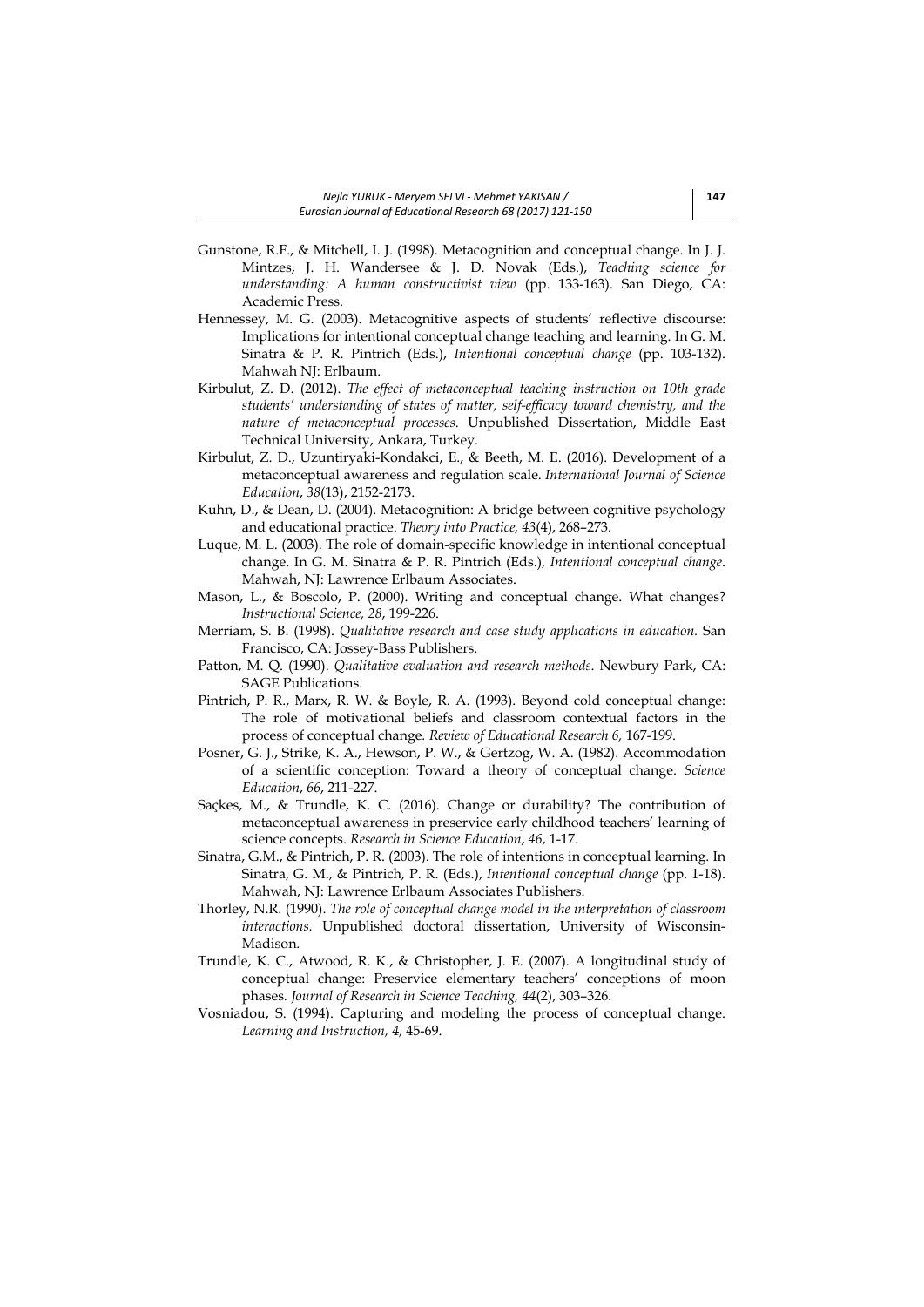- Vosniadou, S. (2003). Exploring the relationship between conceptual change and intentional learning. In G. M. Sinatra & P. R. Pintrich (Eds.), *Intentional conceptual change* (pp. 377-406). Mahwah NJ: Erlbaum.
- Vosniadou, S. (2007). The Cognitive-situative divide and the problem of conceptual change. *Educational Psychologist*, *42*(1), 55–66.
- West, L. H. T., Fensham, P.J., & Garrard, J. E. (1985). Describing the cognitive structures of learners following instruction in chemistry. In L.H.T. West & A.L. Pines (Eds.), *Cognitive structure and conceptual change* (pp. 29-49). Orlando, Florida: Academic Press.
- White, R. T. (1988). *Learning science*. London: Blackwell.
- Yuruk, N. (2005). *An analysis of the nature of students' metaconceptual processes and the effectiveness of metaconceptual teaching practices on students' conceptual understanding of forces and motion.* Unpublished doctoral dissertation, Ohio State University, Columbus.
- Yuruk, N. (2007). A case study of a student's metaconceptual processes and the changes in her alternative conceptions of force and motion. *Eurasia Journal of Mathematics, Science & Technology Education, 3*(4), 305-327.
- Yuruk, N., & Eroğlu, P. (2016). The effect of conceptual change texts enriched wıth metaconceptual processes on preservıce science teachers' conceptual understanding of heat and temperature. *Journal of Baltic Science Education, 15(6)*, 693-705.
- Yuruk, N., Beeth, M. E., & Andersen, C. (2009). Analyzing the effect of metaconceptual teaching practices on students' understanding of force and motion concepts. *Research in Science Education, 39*, 449-475.

# **Biyoloji Öğretmen Adaylarının Üstkavramsal Faaliyetlerinin Doğasının İncelenmesi**

## **Atıf:**

Yuruk, N., Selvi, M., & Yakisan, M. (2017). Investigation of the nature of metaconceptual processes of pre-service biology teachers. *Eurasian Journal of Educational Research*, 68, 123-152, http://dx.doi.org/10.14689/ejer.2017.68.7

#### **Özet**

*Problem Durumu*: Flavell (1979) tarafından ilk olarak ortaya atılmasından bu yana üstbilişin öğrenme sürecindeki önemi pek çok araştırmacı tarafından ortaya konulmuştur. Üstbilişle ilgili günümüze kadar ortaya konan tanım ve sınıflamalara bakıldığında üstbilişin üç temel bileşeninin olduğu görülmektedir: (a) biliş hakkında bilgi, (b) bilişsel faaliyetlerin kontrol edilmesi ve düzenlenmesi (Saçkes & Trundle, 2016).

1980'li yıllardan bu yana fen eğitimi ile ilgili yapılan çalışmaların büyük bir kısmında öğrencilerin anlamlı öğrenmesini engelleyen alternatif kavramlara odaklanıldığı görülmektedir. Alternatif kavramların varlığı ve değişime gösterdiği direnç gerek fen eğitimi gerekse bilişsel psikoloji alanında çalışan pek çok araştırmacının ilgisini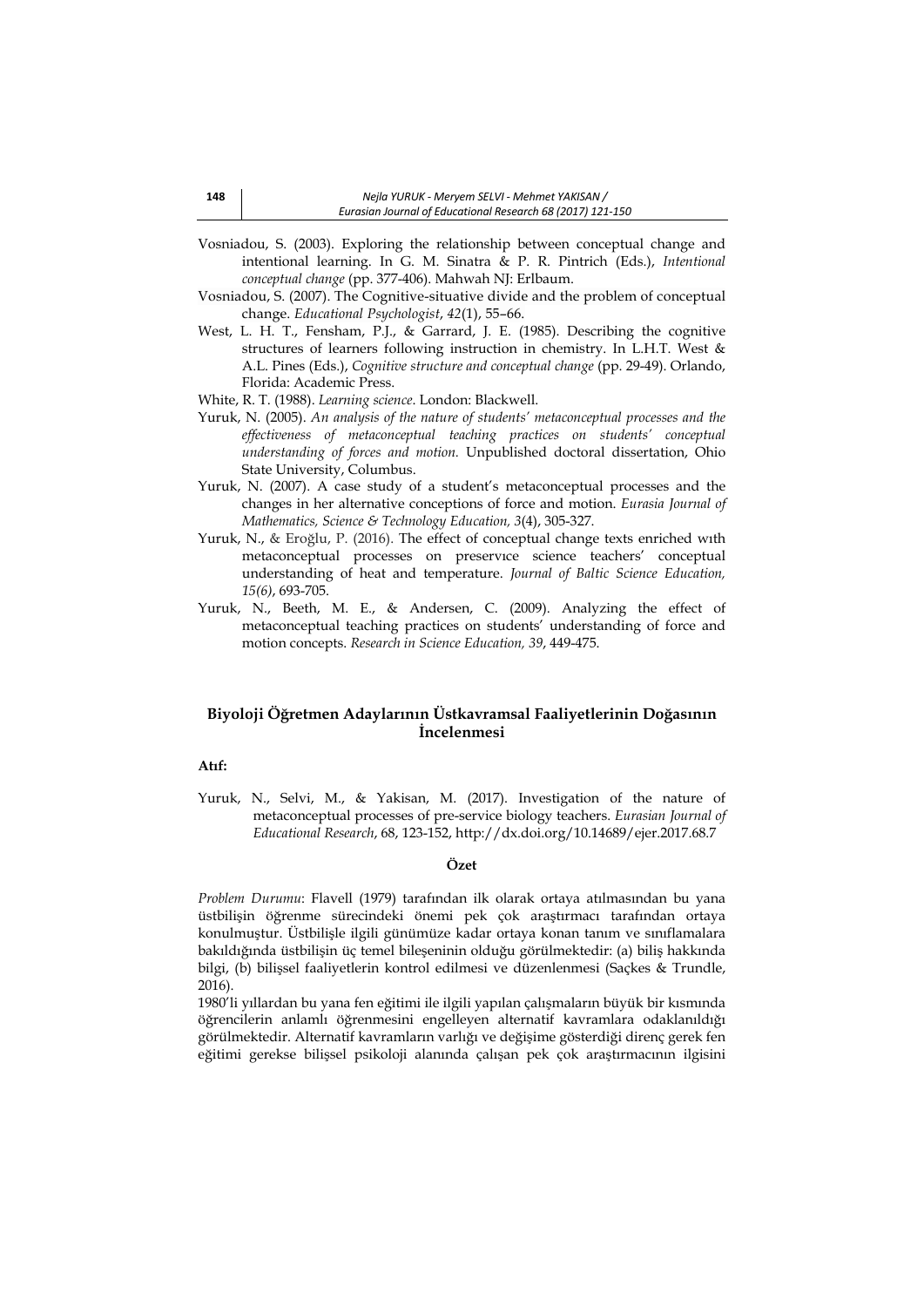çekerek kavramsal değişimle ve alternatif kavramların oluşumu ile ilgili farklı kuramsal çerçeveler oluşturmalarına neden olmuştur. Bunlardan biri de kavramsal değişim modelidir. Bu model kavramsal değişimin gerçekleşmesi için gerekli olan şartları ortaya koymakta ve bireyin kavram ekolojisinde yer alan öğelerin (inançlar, analojiler, metaforlar vb.) kavramsal değişimdeki rolüne değinmektedir (Posner vd., 1982). Bilişsel psikoloji alanında çalışan farklı araştırmacılar ise alternatif kavramların oluşumunda bireyin epistemolojik inançları (Vosniadou, 1994), ontolojik varsayımları (Chi vd., 1994) ve bağlama bağlı oluşturulan bilgi parçacıklarının (diSessa, 1993) önemine vurgu yapmışlardır. Ortaya konan kuramsal çerçevelerde farklılıklar olmasına rağmen araştırmacılar, kavramsal değişimin basitçe alternatif kavramın yerini bilimsel kavrama bırakması olmadığını, kavramsal değişimin gerçekleşebilmesi için bireyin mevcut kavramının sınırlılıklarını fark etmesi, mevcut kavramla yeni kavramı çok yönlü karşılaştırarak değerlendirmesi gerektiğini savunmaktadırlar. Bu süreçler bireylerin üstbilişsel olarak aktif olmasını gerektiren süreçlerdir.

Kavramsal değişim sürecinde üstbilişsel faaliyetlerin önemi pek çok araştırmacı tarafından vurgulanmıştır (Georghiades, 2004; Vosniadou, 2003; Yürük et al., 2009). Üstbiliş genel bir ifade ile bireyin düşünme faaliyetleri üzerinde düşünmesi ya da bireyin bilişsel faaliyetleri hakkındaki bilişsel faaliyetleri olarak tanımlanmaktadır (Flavell, 1979; Rickey & Stacy, 2000). Ancak üstbiliş kavramsal değişim sürecini açıklamada geniş bir kavram olarak kalmaktadır. Yürük (2005) ve Yürük et al. (2009) kavramsal düzeyde gerçekleşen üstbilişsel faaliyetleri üstkavramsal faaliyetler olarak tanımlamışlar ve bu faaliyetleri; üstkavramsal farkındalık, üstkavramsal izleme ve üstkavramsal değerlendirme olarak üç kategoriye ayırmışlardır. Üstkavramsal farkındalık, bireyin mevcut ya da daha önce sahip olduğu kavramsal ekolojisinin öğeleri ya da neyi bilmediğinin farkında olması olarak tanımlanmıştır. Üstkavramsal izleme faaliyeti, bireyin devam eden bilişsel süreci veya bilişsel durumu hakkında bilgi üretmek için aktif olan süreçleri içerir. Üstkavramsal değerlendirme faaliyeti de bireyin var olan ya da yeni fikrin doğruluğu, akla yatkınlığı ve kullanışlılığı hakkında yargıya varmasını içerir.

*Araştırmanın Amacı*: Çalışmanın amacı biyoloji öğretmen adaylarında üstkavramsal öğretim etkinlikleri sırasında aktif hale gelen üstkavramsal faaliyetlerin niteliğini ortaya koymaktır.

*Araştırmanın Yöntemi*: Araştırma bir durum çalışmasıdır. Biyoloji öğretmen adaylarının tohumlu bitkilerle ilgili sahip oldukları alternatif kavramların doğru kabul edilenlerle değişmesini sağlamak için 32 biyoloji öğretmenliği 2. sınıf öğrencisinin üstkavramsal faaliyetlerini aktif hale getirecek öğretim etkinlikleri uygulanmıştır. Üstkavramsal faaliyetlerin öğrencilerde aktif hale getirilmesini sağlamak amacıyla poster hazırlama, günlük yazma, kavram haritası oluşturma, sınıf ve grup tartışmaları gibi farklı öğretim etkinliklerinden faydalanılmıştır. Bu etkinlikler 10 haftalık bir süreçte uygulanmıştır. 32 öğrenci arasından etkinlikler esnasında zihinlerinde fazla sayıda ve türde üstkavramsal faaliyetlerin aktif olduğu ve bu faaliyetleri günlüklerinde açık şekilde ifade eden beş öğrenci durum çalışması için seçilmiştir. Üstkavramsal faaliyetleri belirlemek amacıyla veri kaynağı olarak bu beş öğrenci tarafından öğretim süreci öncesinde, sırasında ve sonrasında yazılan günlükler kullanılmıştır. Günlük yazma etkinliği farklı üstkavramsal faaliyetleri aktif